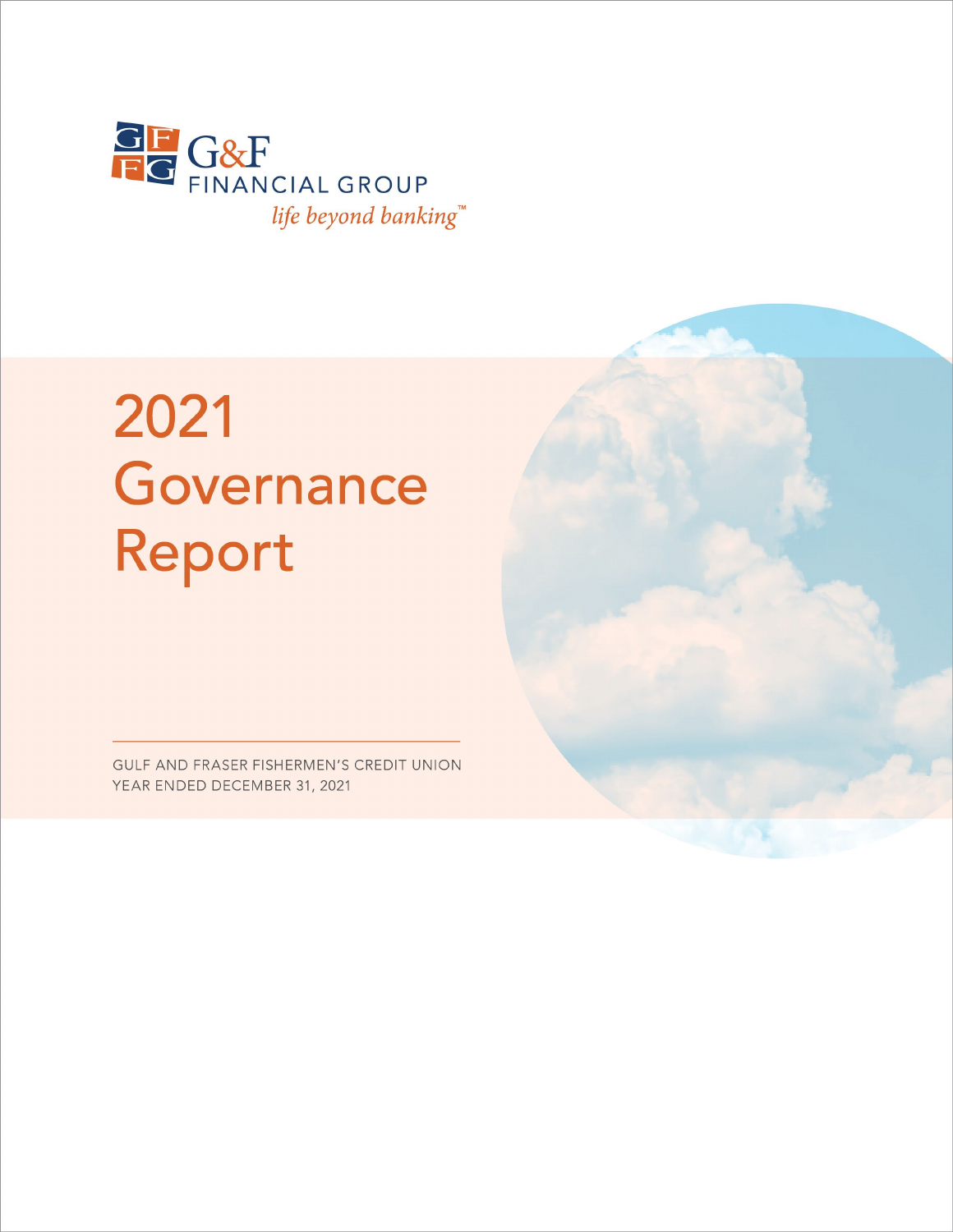

**GULF AND FRASER FISHERMEN'S CREDIT UNION**

## **2021 ANNUAL REPORT**

## **Governance Report**

The year 2021 was an exciting year of new partnerships for our credit union! Aldergrove Credit Union members voted in favour of merging with G&F Financial Group which came into effect in August. We also were invited by V.P. Credit Union of Vancouver and Mount Lehman Credit Union of Abbotsford to pursue a partnership, and their memberships both voted in favour of merging at the close of the year. Following the merger with Aldergrove Credit Union, we welcomed their 17,000 members and 100 employees to our credit union family and added seven branches in the Fraser Valley. With the opening of our Fraser Street Branch in Vancouver, our branch network totaled 24 locations at year end.

The Board of Directors (The Board) demonstrate a standard of progressive corporate governance committed to the continuous evolution of their oversight practices enabling a standard of governance excellence. The Board envisions the credit union becoming the primary source of, and first choice for, financial products and services for our members through service excellence. As Directors and as a Board, this vision will be achieved through continuous improvement and professional development.

The Board continues to strengthen board and individual director development ensuring that their knowledge and skills are relevant to our dynamic industry. During 2021, the Board initiated a number of education sessions including Cybersecurity and Diversity, Equity and Inclusion. Also in 2021, Directors represented G&F Financial Group through various events such as the Central 1 Annual General Meeting, CCUA National Conference, World Credit Union Conference, and a variety of courses through the Institute of Corporate Directors. A number of Directors have also achieved or are in the process of achieving their ICD designation. The Board of Directors also have industry subject matter experts present on a variety of current and emerging topics ensuring the directors remain well informed.

During the summer of 2021, the Board of Directors provided oversight and participated in the strategic planning process. In the fall, the Board reviewed the three-year strategic plan with management to reaffirm key priorities, organizational goals and commitments to allow the Credit Union to continue to grow and provide exceptional service to our members.

The Board is committed to adopting processes and policies to ensure transparency and accountability in decisionmaking, ethical business practices and a commitment to community and social development. They hold themselves accountable, both as Directors and as a Board, for adhering to the highest standards of Board professionalism and performance.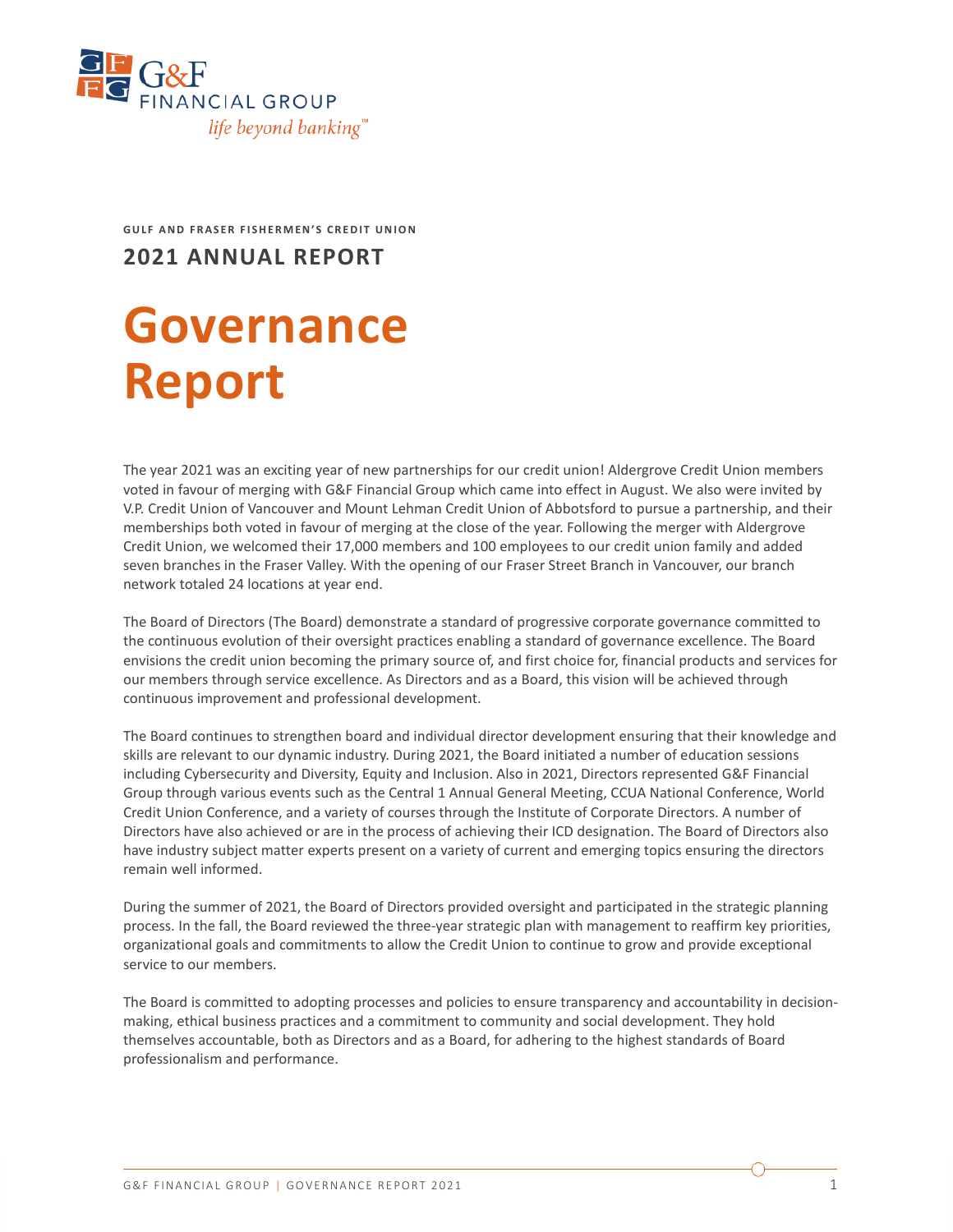

## **BOARD OF DIRECTORS**

## **Mandate**

#### **PURPOSE**

Directors are responsible for representing the collective interests of the membership. This is accomplished by providing oversight over the affairs of the Credit Union. Directors must ensure that they carry out their responsibilities in accordance with established standards and applicable legislation. This includes completion of all information requests, disclosures, and other requirements as mandated by legislation. Directors are individually accountable for the decisions of the Board.

In representing the collective membership of the Credit Union, there are four primary areas of responsibilities:

- Diligence in performing their Directors' function
- Overseeing prudent risk management and safeguarding of members assets
- CEO Performance & Selection
- Strategic Planning Oversight
- Loyalty to the Credit Union, its' membership and anyone affected by decisions of the Board and the activities of the Credit Union

#### **ROLE OF THE DIRECTOR**

The role of a Director includes:

- Representing the collective membership and governing the Credit Union within the framework of relevant legislation and regulations;
- Monitoring and providing oversight over the Credit Union's affairs on behalf of members;
- Providing policy direction to ensure preservation of the collective best interests of the membership;
- Participating in the setting of strategic direction, ensuring allocation of adequate human and financial resources;
- Promoting the Credit Union within the community; and
- Providing oversight and monitoring of the Credit Union on behalf of its' members.

The Board derives its authority as a group, through the Board, not as individual Directors, and as individual Directors they have no legal authority to act on behalf of the Credit Union except when the authority and responsibility for a specific task is delegated by the Board.

#### **MEETING ATTENDANCE**

The Board recognizes that to carry out their Directorship responsibilities effectively, they must be committed to attending and being prepared for all Board meetings and meetings of those Committees of which they are members. Directors are expected to review all meeting material and prepare in advance for each meeting, rather than relying on the opinions of others. If anything is unclear, clarification and explanation should be sought from the applicable resource person prior to the meeting.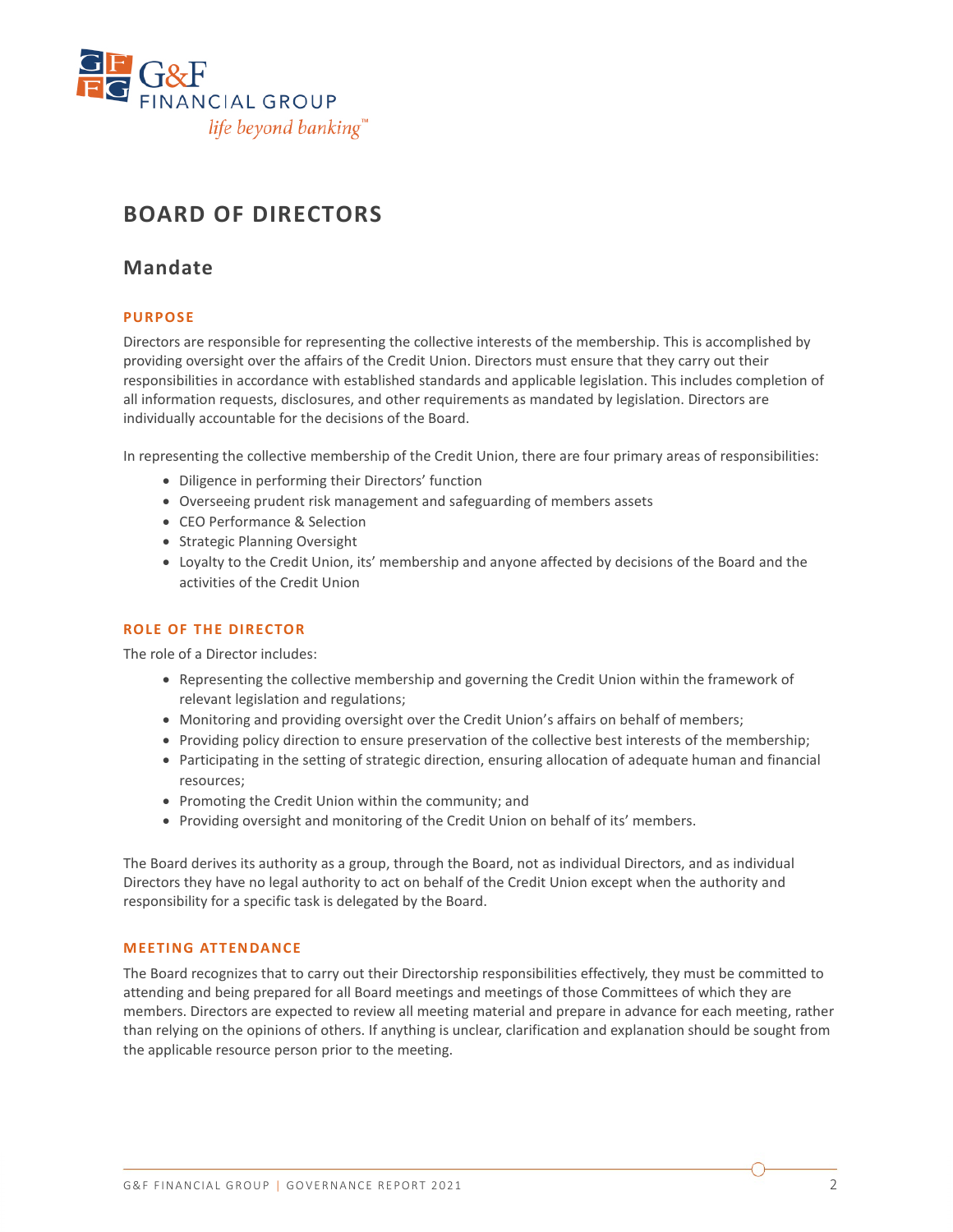

## **Composition**

In accordance with our Rules, the Board is comprised of no fewer than nine (9) Directors, with each Director elected for a three-year (3) term to a maximum of four (4) consecutive terms. Directors are elected by democratic process where members vote in accordance with our Rules with the results being announced at the Annual General Meeting.

The Election Committee has oversight responsibility for Director nominations and the election of Directors.

Following the successful merger of Aldergrove Credit Union (ACU) and G&F an additional five (5) Directors were appointed to the G&F Board. The Selection Committee assessed what skills and attributes would be required and put forth a motion to recommend five (5) Directors be appointed to the G&F Board of Directors, one for a 1-year term, two for a 2-year term and two for a 3-year term. Following confirmation of the Selection Committee's recommendation, the G&F Board of Directors voted on the resolution and confirmed the appointment of the five (5) ACU Directors to the G&F Board, in addition to the appointment of the Vice Chair, bringing the total number of Directors to fourteen (14).

## **Independence**

#### **ROLE OF THE BOARD**

As visionary leaders of the organization, the Directors undertake their responsibilities with an appreciation for the Credit Union's history and roots, a view to the future and consideration of the best interests of its membership and the communities that are served. The Board guides the Credit Union's strategic direction through the creation of the Credit Union's vision and mission, and they act in a manner consistent with the Credit Union's values.

The Board is committed to carrying out its activities in a manner that reflects the principles of integrity, teamwork, excellence in member service, open communication within the organization and efficient, prudent management of the credit union**.** In addition, the Board acts independently of management in carrying out its duties and responsibilities.

#### *Fiduciary Responsibilities*

The Board has the power and obligation to act for the Credit Union and, therefore, holds a position of trust. This type of association based on trust is called a fiduciary relationship. A fiduciary is one that stands in a special relation of trust, confidence, or responsibility in certain obligations to others.

The Board carries out its fiduciary duties with care, diligence and skill. The Board operates in good faith and with the best interests of the Credit Union in mind.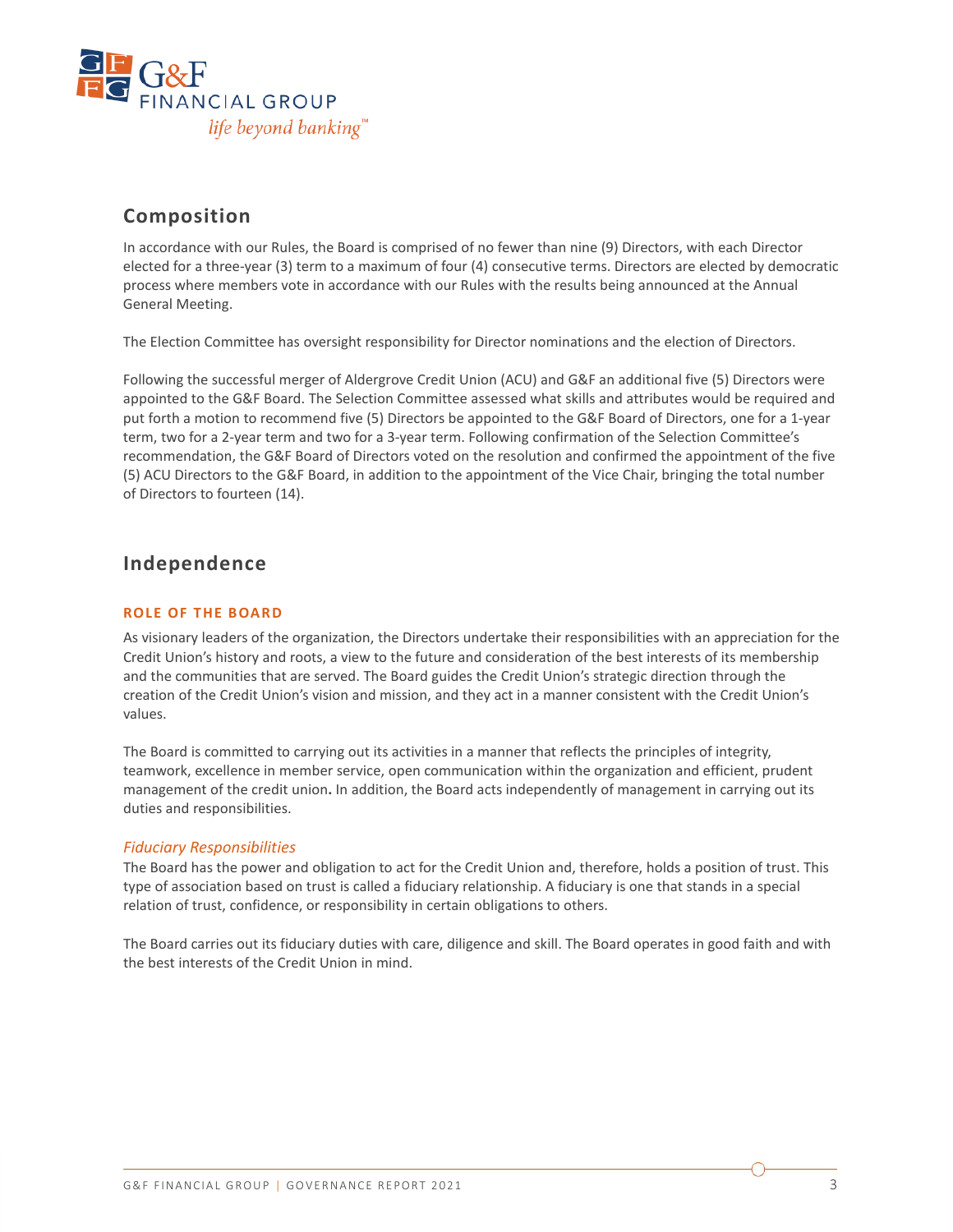

## **RESPONSIBILITIES OF THE BOARD OF DIRECTORS**

The Board's trusteeship function includes responsibility:

- To act on behalf of the members to safeguard their funds deposited in the Credit Union. This includes monitoring the CEO's Office stewardship over credit union operations, and arranging for the periodic audit and appraisal of the financial affairs of the Credit Union
- To ensure that the Credit Union operates within the law, including the C*redit Union Incorporation Act and Regulations* and *Financial Institutions Act and Regulations*, the *British Columbia Business Corporations Act and Regulations*, and in accordance with the Credit Union's own Rules
- To ensure that the Board observes and upholds the policies by which it determines how it will conduct itself

The Board's perpetuation function includes responsibility:

- To ensure that a capable and qualified Board is perpetuated by the recruitment of suitable members for positions as Directors of the Board, and ensuring ongoing training is provided for Directors
- To ensure that plans are in place for the orderly succession of the CEO's Office and key executives in the event of both planned and unplanned events
- To select the CEO's Office, evaluate his/her performance and ensure that the CEO's Office is appropriately compensated

The Board's decision-making function includes responsibility:

• To define the mission of the Credit Union, establish strategic objectives, and to formulate, approve and monitor the execution of general policies

The Board's review and monitoring function includes responsibility:

- To review, in conjunction with the CEO's Office, strategic plans which will achieve the Credit Union's objectives
- To monitor, review, and evaluate adherence to annual budgets
- To monitor, review, and evaluate changes in capital structure and contingent liabilities
- To establish the overall risk appetite for the Credit Union
- To monitor, review, and appraise major individual projects and programs, significant changes in policy, changes in organization and structure, and lawsuits of a material nature
- To monitor, review, and appraise the Credit Union's performance relative to its plans and objectives
- To monitor, review, and appraise adherence to policies, plans and objectives

The Board's advisory function includes responsibility:

- To report to the membership, through the Board Chair, on the condition and progress of the Credit Union and to make recommendations on matters such as those related to changes in the Credit Union's Rules, structure of the organization, name changes, mergers, and acquisitions
- To actively participate in the democratic structure of the Credit Union and co-operative industry and bring forward issues and concerns for the betterment of all credit unions and cooperatives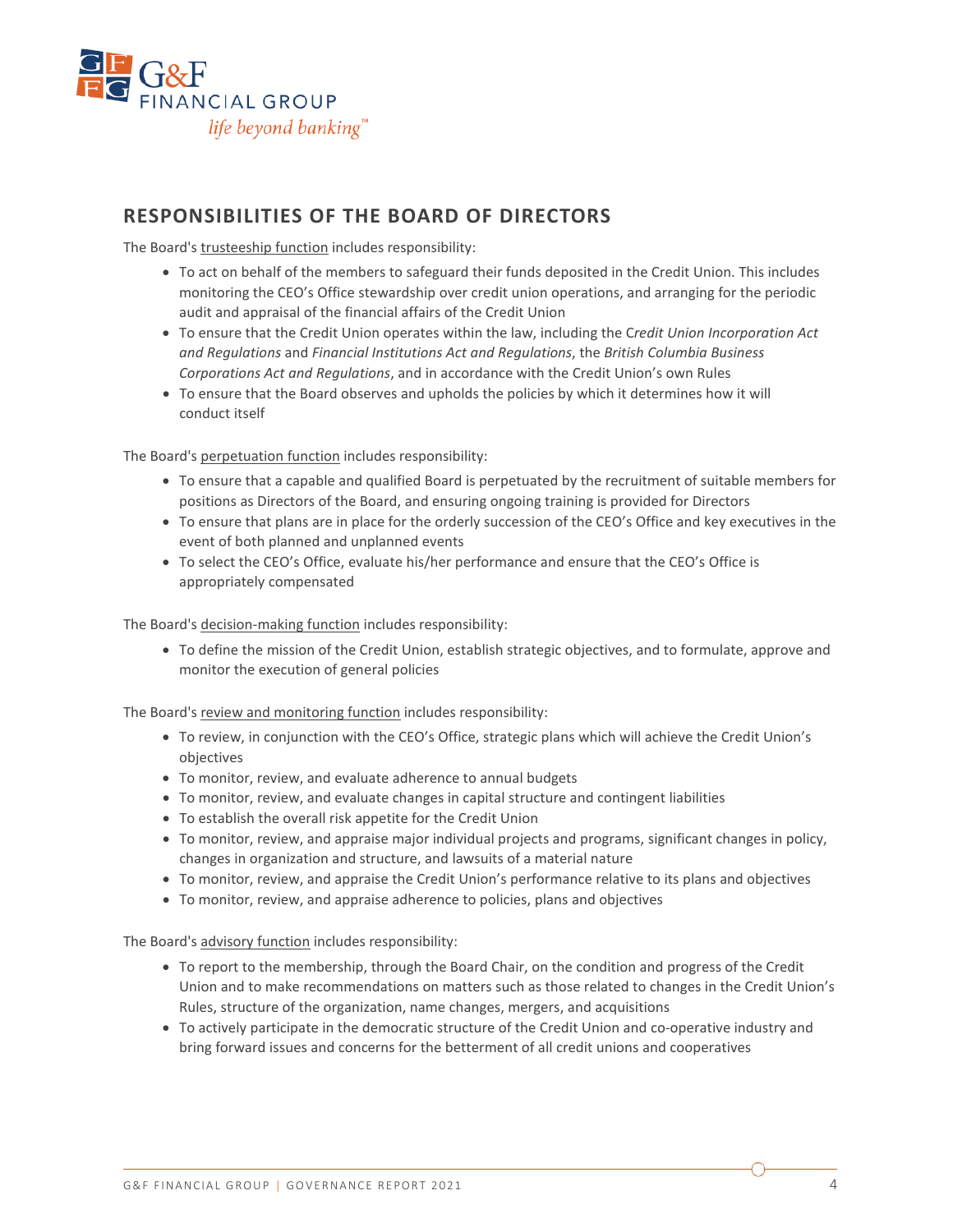

The Board's external/public leadership function includes the responsibility:

- To promote and defend, through the Board Chair, the Credit Union, its management and Board
- To enhance the image of the Credit Union by participating in and supporting worthwhile social and economic endeavours
- To do so in a manner consistent with the Credit Union's values and other Board policies

More specific duties of the Board include the following:

- To require management to present strategic plans, business plans, budgets and policies to the Board for approval
- To seek out the professional opinion and advice of management
- The selection of legal counsel, appraisers and other professionals as related to matters of governance;
- The selection of auditors
- To identify the Board's information needs and assure timely flow of requested information
- To direct committees and review and approve the Terms of Reference of committees
- To provide direction to the CEO's Office through ad hoc or standing committees of the Board on credit union objectives and philosophy
- To establish Board committees and review committee structure as required
- To establish a transparent and independent evaluation process to compare Board candidates on the basis of required skills and qualities
- To receive reports and minutes of committees
- To review and approve recommendations from committees and management
- To approve the annual report, the annual audited financial statements and year-end capital adequacy return
- Subject to legislative restrictions, delegate any or all of the foregoing duties

#### *Accountability*

The Board is accountable to the membership of the Credit Union.

The Board shall report directly to the membership of the Credit Union at least annually and shall place before the membership its annual report, audited financial statements, and other information as required by the *Credit Union Incorporation Act and Regulations* and the Rules of the Credit Union.

#### *Records and Reporting*

Under the *British Columbia Business Corporations Act and Regulations*, minutes of every Board meeting must be recorded and kept on file at the Credit Union office. A complete meeting record will be maintained by the Recording Secretary and is available to any Director and the CEO's Office. The minutes will contain information regarding the deliberations, decisions and actions of the meeting.

The minutes of each Board meeting are prepared and distributed in a timely fashion to the Board Chair and each Director.

#### *Purpose and Authority*

The Board represents the members of the Credit Union and is responsible for monitoring the performance of the Credit Union. The purpose of the Board is to ensure the sound management and operation of the Credit Union for the benefit of the collective membership and depositors to whom the Directors owe a fiduciary responsibility.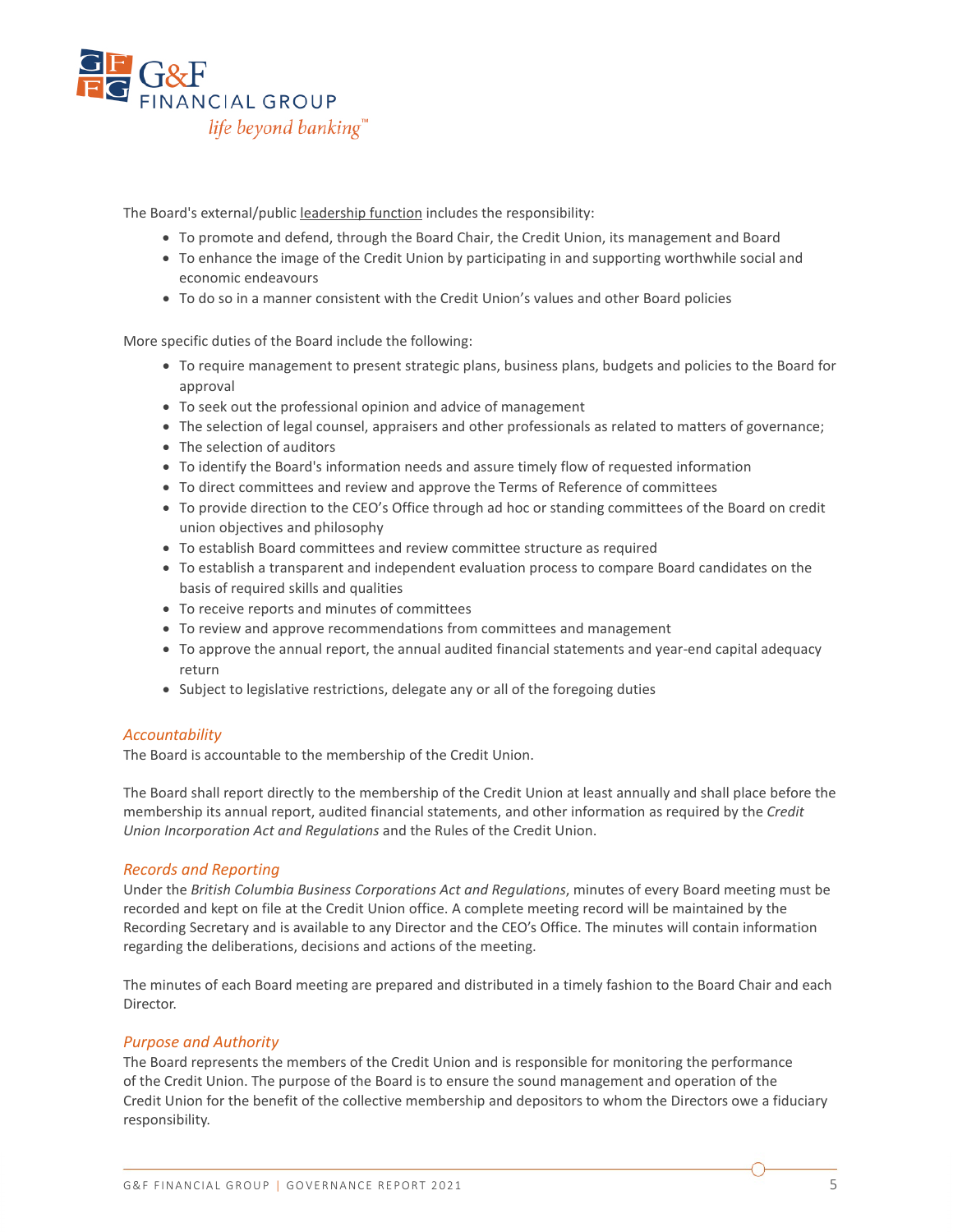

## **GOVERNING LEGISLATION AND REGULATION**

The Credit Union is established under the legislation of the Province of British Columbia. It is regulated by the British Columbia Financial Services Authority (BCFSA). Key legislation that regulates the operations of the Credit Union includes: the *Financial Institutions Act and Regulations,* the *Credit Union Incorporation Act and Regulations,* and the applicable sections of the *British Columbia Business Corporations Act and Regulations.* It is a requirement of the legislation that the Credit Union provides to BCFSA monthly, quarterly, and annual reports and filings, and other such reports as may be requested.

## **BOARD COMMITTEES**

The Credit Union has Statutory and Standing committees that are responsible for carrying out both legislated and delegated functions as described in each committee's Terms of Reference.

As per the *Financial Institutions Act and Regulations,* the Board elects the *Audit Committee,* the *Conduct Review Committee*, and the *Investment and Lending Committee*. All other standing committees are either elected or appointed by the Board.

The committees meet regularly throughout the year and are required to provide timely reports and recommendations to the Board. Each committee follows an Annual Workplan based upon its Terms of Reference to confirm that it meets its duties and responsibilities as required by legislation and fulfills its mandate. A brief overview of each Committee's mandate is as followed:

#### **AUDIT COMMITTEE**

The purpose of the Audit Committee is to assist the Board of Directors in fulfilling its obligations and oversight responsibilities related to the audit process, financial reporting, internal controls and enterprise-wide risk management. The Audit Committee meets regularly with both the internal and external auditors.

#### **CONDUCT REVIEW COMMITTEE**

The purpose of the Conduct Review Committee is to establish and to ensure adherence to procedures designed to prevent conflicts of interest, resolve them if they occur, and to review and approve specific transactions and classes of transactions between the Credit Union and related parties. The Committee may require the attendance of the corporate council at any meeting of the Committee.

#### **INVESTMENT AND LENDING COMMITTEE**

The purpose of the Investment and Lending Committee is to establish prudent investment and lending policies and ensure procedures are followed and on a regular basis review asset quality, new loan reports and delinquent accounts.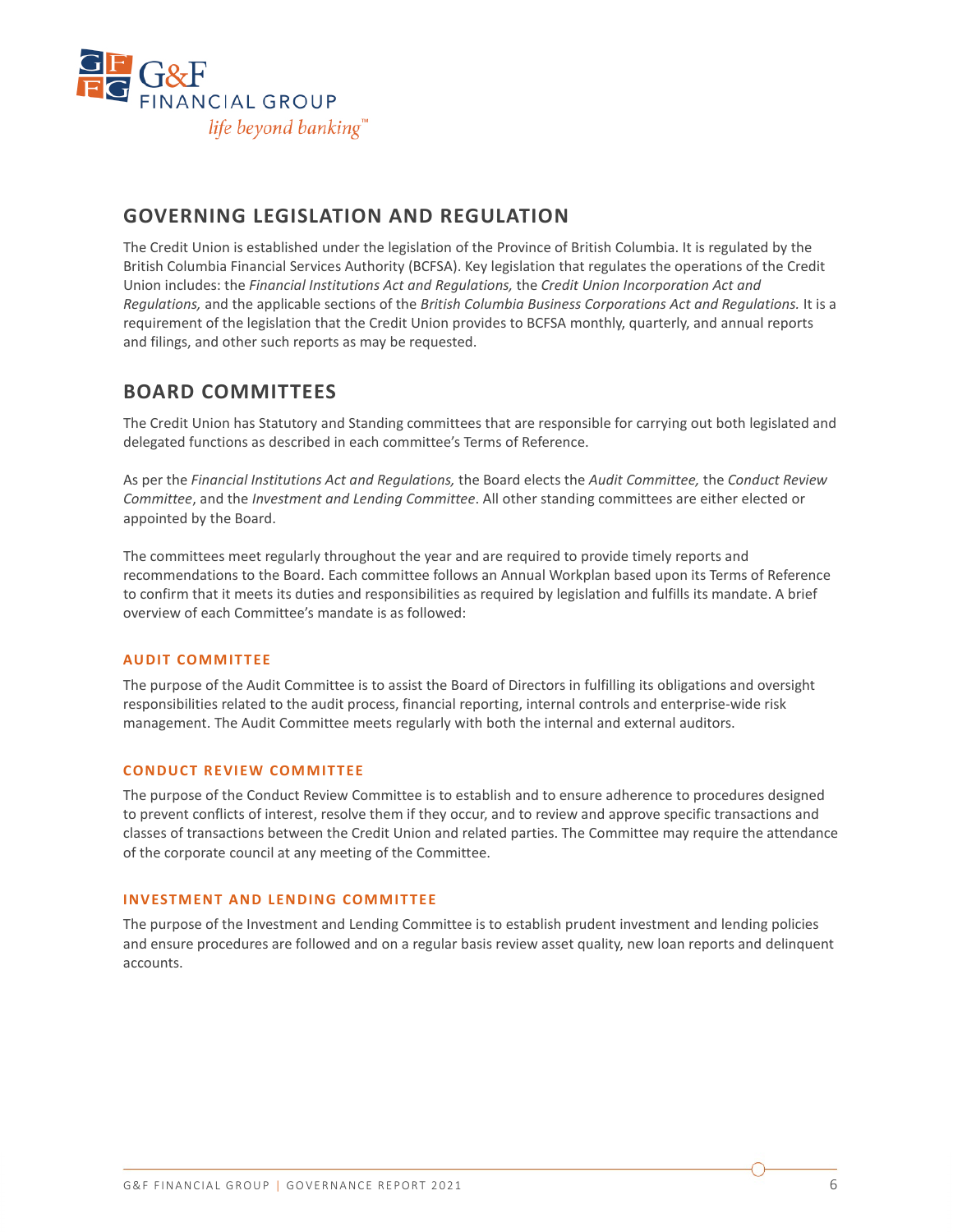

#### **ELECTION COMMITTEE**

The purpose of the Election Committee is to ensure that elections for Directors are conducted in a manner that fulfills the requirements of the Credit Union's Rules for elections and related legislation and to ensure there are a sufficient number of qualified candidates for election each year as required by the Rules of the Credit Union. Annually, the Board identifies its requirements to govern the Credit Union effectively. Based on these needs, the Election Committee actively recruits candidates who will make a positive contribution to the Credit Union and Board. The Election Committee presents to the Board a list of strong candidates, including current incumbents. The Election Committee carries out this process consistent with the Credit Union's Rules, regulatory and legislative requirements.

#### **GOVERNANCE, COMPENSATION AND HUMAN RESOURCES COMMITTEE**

The Governance, Compensation and Human Resources Committee is charged with reviewing, developing and recommending any changes to Governance and/or to the By-laws of the Credit Union to the Board of Directors. The Committee reviews and recommends approval for G&F Financial Group's overall compensation philosophy as well as all compensable and non-compensable plans that make up the Co-CEO's total rewards. The Committee recommends the comparable markets used for "benchmarking" compensation to a comparator group. The Committee reviews compensation trends and the linkage to performance as well as oversees incentive plan design and eligible participants. The Committee is also responsible for ensuring an effective process is in place for Succession Planning and Executive development.

### **CREDIT UNION SUBSIDIARY**

Gulf and Fraser Insurance Services Ltd. is a wholly owned subsidiary of the Credit Union. It is in the business of offering wealth management advice services, business group insurance, life insurance, and living benefits solutions to its members.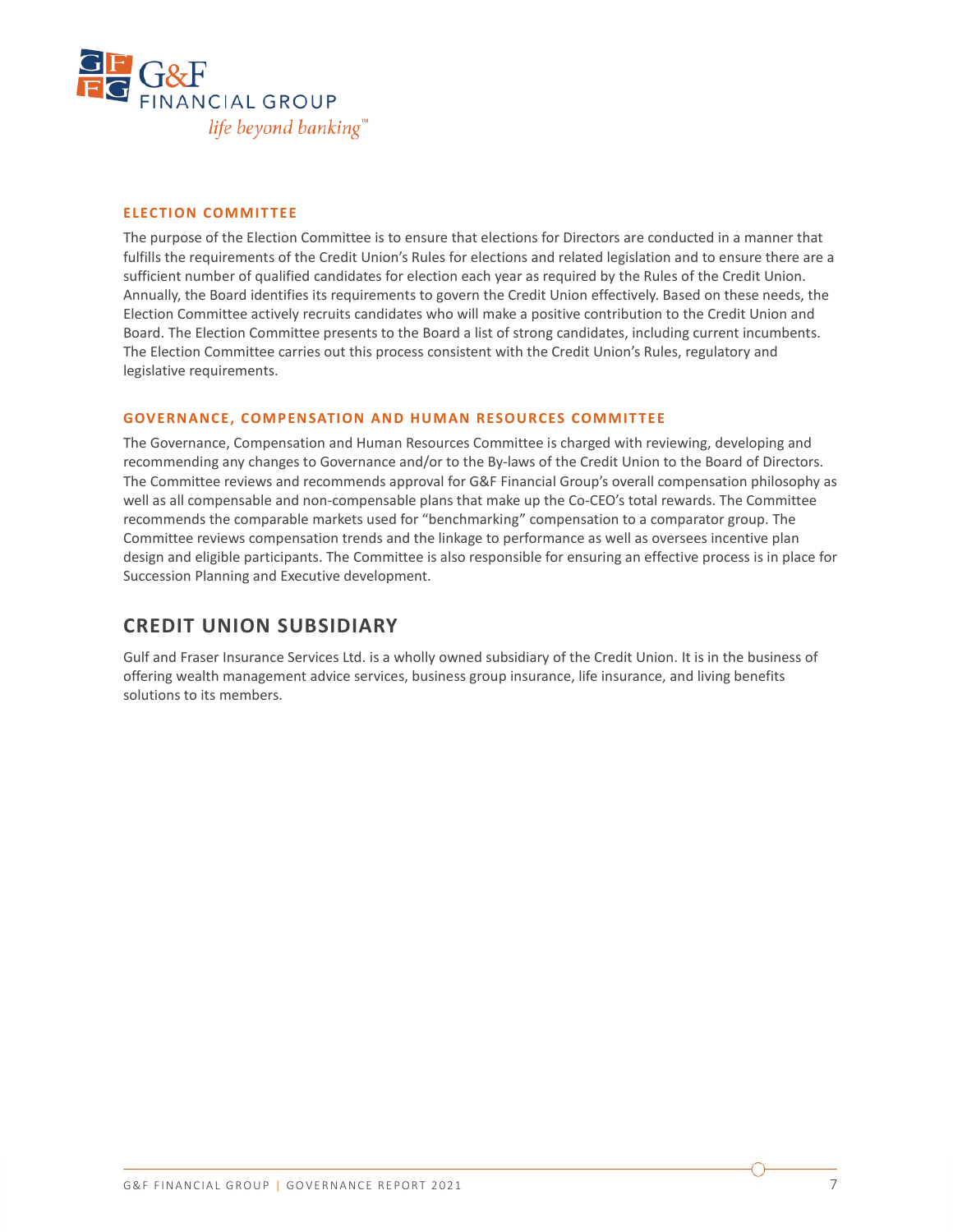

## **CORPORATE GOVERNANCE DISCLOSURE**

#### **DIRECTOR BACKGROUND**

*Current Directors*

As of December 31, 2021 G&F's Directors are:

|  | NAME:                                      | Lewis Bublé, Board Chair<br>Director Since: 1997<br><b>Current Term: 2021-2024</b>                                                                                                                                                                                                                                                                                                                                                                                                                                                                                                                                                     |
|--|--------------------------------------------|----------------------------------------------------------------------------------------------------------------------------------------------------------------------------------------------------------------------------------------------------------------------------------------------------------------------------------------------------------------------------------------------------------------------------------------------------------------------------------------------------------------------------------------------------------------------------------------------------------------------------------------|
|  | BACKGROUND/<br><b>EXPERIENCE:</b>          | Lewis is very active in the business and sporting communities, as well<br>as in the fishing industry. He is also a co-owner of the Vancouver<br>Giants Western Hockey League team and also owns and operates<br>Winning Edge Management Inc.                                                                                                                                                                                                                                                                                                                                                                                           |
|  | COMMITTEES:                                | Audit Committee<br>Conduct Review Committee<br><b>Election Committee</b><br><b>G&amp;F Foundation Advisory Board</b><br>Governance, Compensation and HR Committee<br>Investment and Lending Committee<br><b>Strategic Planning Committee</b>                                                                                                                                                                                                                                                                                                                                                                                           |
|  | <b>OTHER BOARD</b><br>APPOINTMENTS:        | President and Chair of the Board of Pacific Coast Fishermen's Mutual<br>Marine Insurance Company<br>Past Chair of the B.C. Salmon Marketing Council<br>2019 IIHF World Junior Hockey Championship Playmaker                                                                                                                                                                                                                                                                                                                                                                                                                            |
|  |                                            |                                                                                                                                                                                                                                                                                                                                                                                                                                                                                                                                                                                                                                        |
|  | NAME:                                      | Doug Sweeting, Vice Chair<br>Director Since: 2021<br>Current Term: 2021-2024                                                                                                                                                                                                                                                                                                                                                                                                                                                                                                                                                           |
|  | <b>BACKGROUND/</b><br><b>EXPERIENCE:</b>   | Doug has over 40 years of experience in the financial service industry,<br>working with insurance companies, credit unions, securities dealers,<br>and a bank. He has owned several insurance agencies and developed<br>wealth management divisions for BC credit unions. He is actively<br>involved with non-profit organizations and is currently a member of the<br>board with; CCS, BCY region and LAPS (Langley Animal Protection<br>Society). He is a Portfolio Manager with a National IIROC regulated<br>securities firm. Doug holds CFP (Certified Financial Planner) and CIM<br>(Chartered Investment Manager) designations. |
|  | COMMITTEES:                                | <b>Audit Committee</b><br><b>Strategic Planning Committee</b>                                                                                                                                                                                                                                                                                                                                                                                                                                                                                                                                                                          |
|  | <b>OTHER BOARD</b><br><b>APPOINTMENTS:</b> | Canadian Cancer Society, BCY division<br>Langley Animal Protection Society                                                                                                                                                                                                                                                                                                                                                                                                                                                                                                                                                             |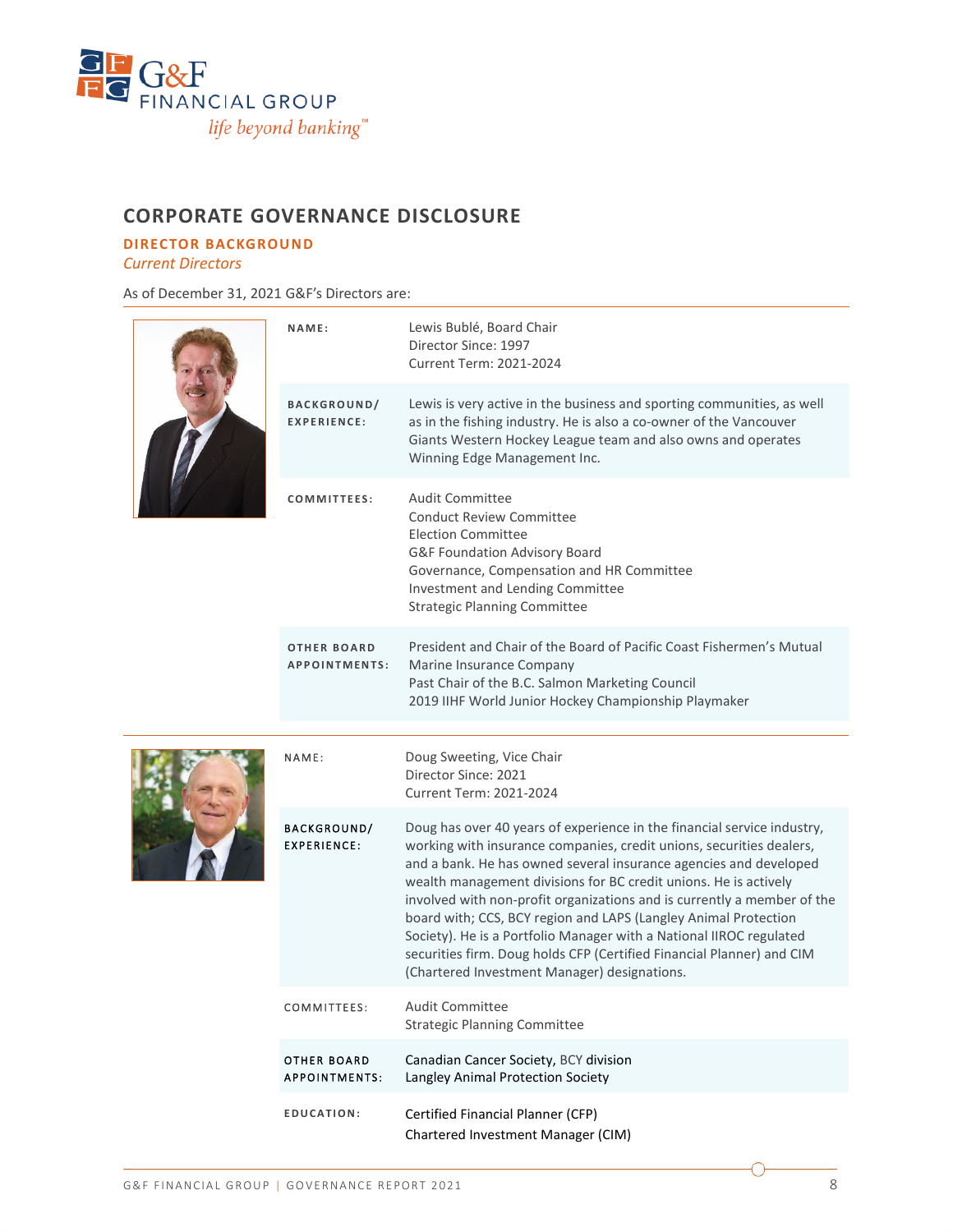

|  | NAME:                                      | Linda Archer, Director<br>Director Since: 2019<br><b>Current Term: 2019-2022</b>                                                                                                                                                                                                                                                                                                                                                                                                                                                                                                                                                                                                                                 |
|--|--------------------------------------------|------------------------------------------------------------------------------------------------------------------------------------------------------------------------------------------------------------------------------------------------------------------------------------------------------------------------------------------------------------------------------------------------------------------------------------------------------------------------------------------------------------------------------------------------------------------------------------------------------------------------------------------------------------------------------------------------------------------|
|  | <b>BACKGROUND/</b><br><b>EXPERIENCE:</b>   | Linda's background in the credit union system and cooperative sectors<br>provided her the opportunity to develop an appreciation for and<br>understanding of cooperative values and the credit union business<br>model, operations, and governance. Linda has over 30 years of<br>professional and executive experience including the credit union system<br>and with the City of Vancouver, supplemented with formal governance<br>education through the Institute of Corporate Directors. Her governance<br>background includes positions as board and committee chair. She<br>volunteers developing and facilitating credit union governance<br>education nationally and internationally.                     |
|  | COMMITTEES:                                | <b>Audit Committee</b><br><b>Conduct Review Committee</b><br><b>Election Committee</b><br>Governance, Compensation & HR Committee<br>Investment & Lending Committee                                                                                                                                                                                                                                                                                                                                                                                                                                                                                                                                              |
|  | <b>OTHER BOARD</b><br>APPOINTMENTS:        | N/A                                                                                                                                                                                                                                                                                                                                                                                                                                                                                                                                                                                                                                                                                                              |
|  | NAME:                                      | Christine Dacre, Director<br>Director Since: 2016<br><b>Current Term: 2019-2022</b>                                                                                                                                                                                                                                                                                                                                                                                                                                                                                                                                                                                                                              |
|  | <b>BACKGROUND/</b><br><b>EXPERIENCE:</b>   | Christine is a Chartered Professional Accountant and currently<br>employed at TransLink as Chief Financial Officer. Christine oversees the<br>finance, treasury, budgeting and forecasting, strategic sourcing, capital,<br>and long-range financial planning functions of the region-wide<br>multimodal transit network. She is also responsible for risk<br>management and sustainability functions of the TransLink Enterprise.<br>Other board positions she holds include the Transportation Property &<br>Casualty Company Inc, and British Columbia Rapid Transit Company Ltd.<br>Christine completed the Institute of Corporate Directors program and<br>received the ICD.D designation in December 2020. |
|  | COMMITTEES:                                | <b>Audit Committee</b><br><b>Election Committee</b><br>Governance, Compensation & HR Committee<br>Investment & Lending Committee<br><b>Strategic Planning Committee</b>                                                                                                                                                                                                                                                                                                                                                                                                                                                                                                                                          |
|  | <b>OTHER BOARD</b><br><b>APPOINTMENTS:</b> | N/A                                                                                                                                                                                                                                                                                                                                                                                                                                                                                                                                                                                                                                                                                                              |
|  | EDUCATION:                                 | Chartered Professional Accountant (CPA)                                                                                                                                                                                                                                                                                                                                                                                                                                                                                                                                                                                                                                                                          |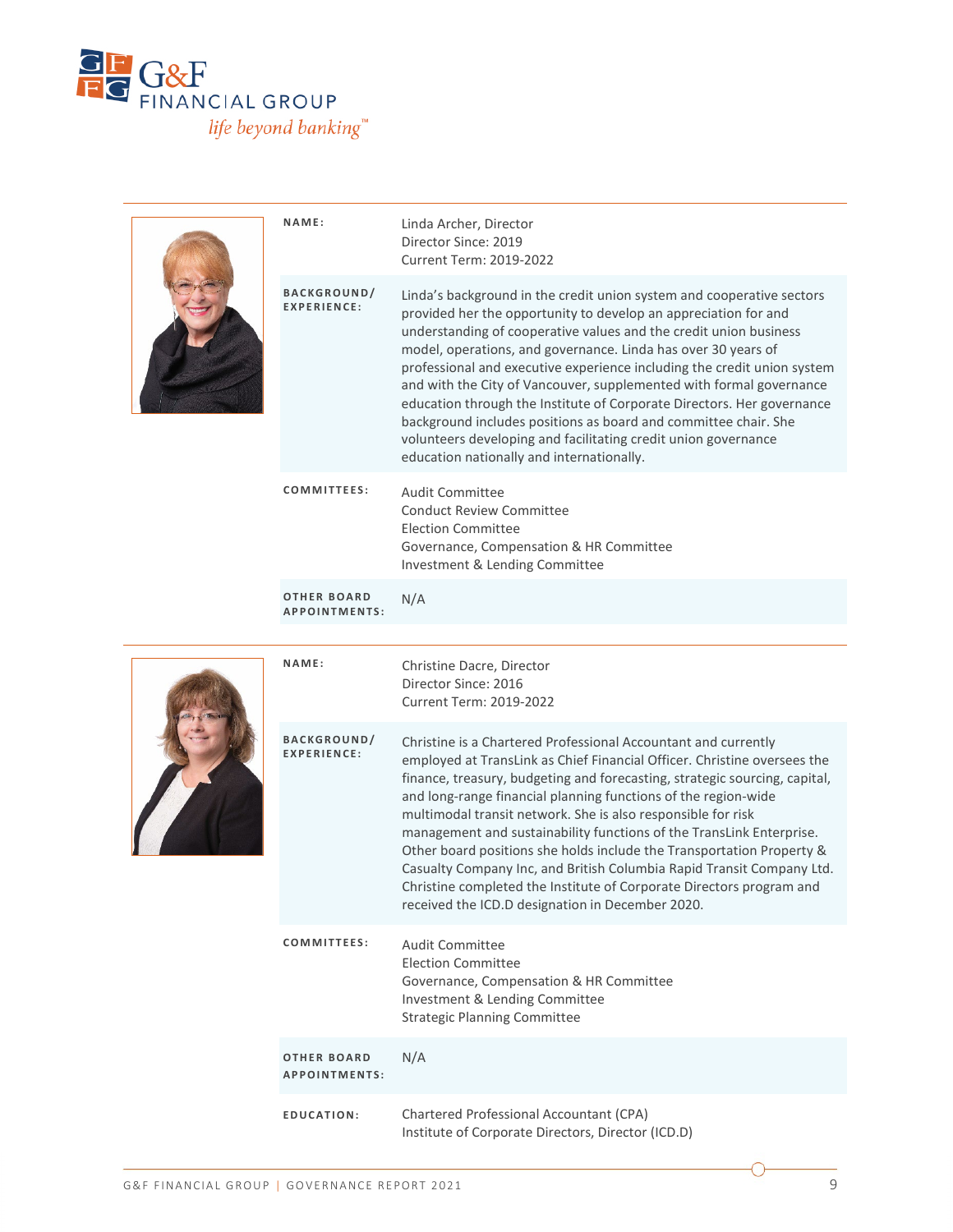

|  | NAME:                                      | Bev Dornan, Director<br>Director Since: 2021<br><b>Current Term: 2021-2022</b>                                                                                                                                                                                                                                                                                                                                                                                                                                                                                                          |
|--|--------------------------------------------|-----------------------------------------------------------------------------------------------------------------------------------------------------------------------------------------------------------------------------------------------------------------------------------------------------------------------------------------------------------------------------------------------------------------------------------------------------------------------------------------------------------------------------------------------------------------------------------------|
|  | <b>BACKGROUND/</b><br><b>EXPERIENCE:</b>   | Bev has been a member of the co-operative community as a member of<br>Aldergrove Credit Union her entire life and is the retired General<br>Merchandise Manager of the Otter Co-op. A graduate of Simon Fraser<br>University with a major in economics and commerce, Bev has<br>experience in sales, marketing, human resources, planning and<br>governance. Bev comes to the G&F family as the past Chair of the Board<br>of Aldergrove Credit Union. She has served on the Audit, Investment<br>and Loan, Planning and Governance, Nominating, and Compensation<br>and HR committees. |
|  | COMMITTEES:                                | <b>Conduct Review Committee</b><br>Governance, Compensation & HR Committee                                                                                                                                                                                                                                                                                                                                                                                                                                                                                                              |
|  | <b>OTHER BOARD</b><br>APPOINTMENTS:        | N/A                                                                                                                                                                                                                                                                                                                                                                                                                                                                                                                                                                                     |
|  | EDUCATION:                                 | Certified Credit Union Director (CCD)<br>Bachelor of Arts (BA)                                                                                                                                                                                                                                                                                                                                                                                                                                                                                                                          |
|  |                                            |                                                                                                                                                                                                                                                                                                                                                                                                                                                                                                                                                                                         |
|  | NAME:                                      | Nate Hampson, Director<br>Director Since: 2021<br><b>Current Term: 2021-2024</b>                                                                                                                                                                                                                                                                                                                                                                                                                                                                                                        |
|  | <b>BACKGROUND/</b><br><b>EXPERIENCE:</b>   | Nate has worked in the technology industry for 15 years. In that time,<br>he has built a successful consultancy firm that has helped hundreds of<br>businesses build strategy and cope with change around technology and<br>digital transformation. This includes businesses and not-for-profits in<br>the medical, legal, financial, education, agriculture, manufacturing, and<br>various other sectors. He is passionate about building sustainable<br>organizations that provide a social good.                                                                                     |
|  | COMMITTEES:                                | <b>Audit Committee</b><br>G&F Foundation Advisory Board<br>Investment & Lending Committee                                                                                                                                                                                                                                                                                                                                                                                                                                                                                               |
|  | <b>OTHER BOARD</b><br><b>APPOINTMENTS:</b> | N/A                                                                                                                                                                                                                                                                                                                                                                                                                                                                                                                                                                                     |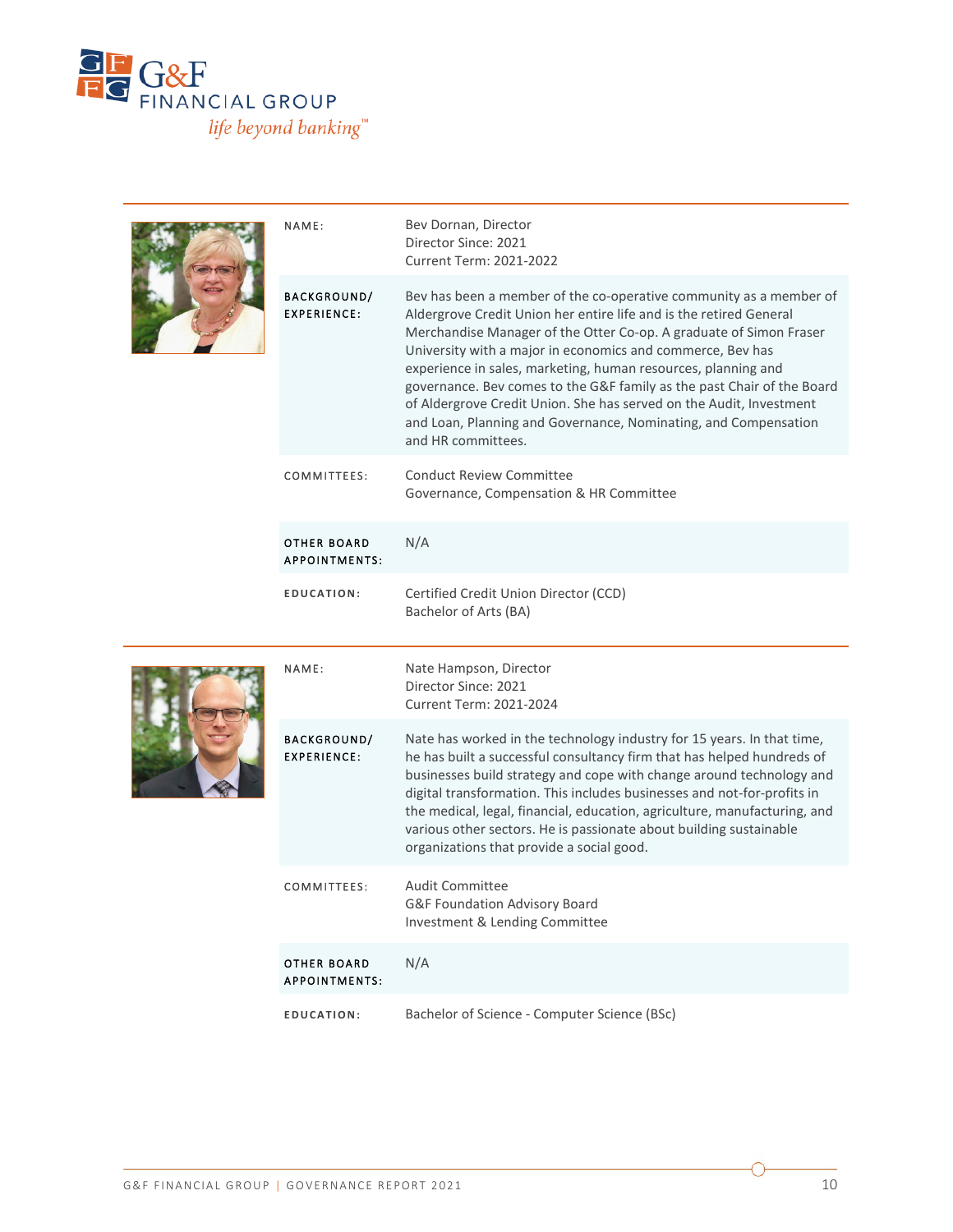

|  | NAME:                               | Bill Nohr, Director<br>Director Since: 2011<br><b>Current Term: 2020-2023</b>                                                                                                                                                                                                                                                                                                                                                                                       |
|--|-------------------------------------|---------------------------------------------------------------------------------------------------------------------------------------------------------------------------------------------------------------------------------------------------------------------------------------------------------------------------------------------------------------------------------------------------------------------------------------------------------------------|
|  | BACKGROUND/<br><b>EXPERIENCE:</b>   | Bill has been a member of G&F Financial Group since 1979 and has<br>served on the Board since 2011. He held Senior Management roles for<br>25 years with Volvo Penta Canada with a focus on product marketing as<br>well as developing and managing corporate budgets. Bill has extensive<br>experience in the non-profit sector in the area of direct service and<br>fundraising. Currently semi-retired, he spends time doing volunteer<br>work in the community. |
|  | COMMITTEES:                         | <b>Conduct Review Committee</b><br><b>Election Committee</b><br>G&F Foundation Advisory Board<br>Governance, Compensation and HR Committee<br>Investment and Lending Committee                                                                                                                                                                                                                                                                                      |
|  | <b>OTHER BOARD</b><br>APPOINTMENTS: | N/A                                                                                                                                                                                                                                                                                                                                                                                                                                                                 |
|  | NAME:                               | Howard Normann, Director<br>Director Since: 1996<br><b>Current Term: 2021-2024</b>                                                                                                                                                                                                                                                                                                                                                                                  |
|  | BACKGROUND/<br>EXPERIENCE:          | Howard was employed by the City of Vancouver/Vancouver Park Board<br>for over 40 years and was responsible for overseeing its city-wide park                                                                                                                                                                                                                                                                                                                        |
|  |                                     | operations and finished his career as the Director of Parks. Howard<br>firmly believes that good corporate governance is the foundation of a<br>successful organization and that the Board of Directors must continue<br>to be accountable to the membership by showing strong leadership and<br>solid business judgement.                                                                                                                                          |
|  | COMMITTEES:                         | <b>Audit Committee</b><br>Conduct Review Committee<br>G&F Foundation Advisory Board<br>Governance, Compensation and HR Committee<br>Investment & Lending Committee<br><b>Strategic Planning Committee</b>                                                                                                                                                                                                                                                           |
|  | <b>OTHER BOARD</b><br>APPOINTMENTS: | N/A                                                                                                                                                                                                                                                                                                                                                                                                                                                                 |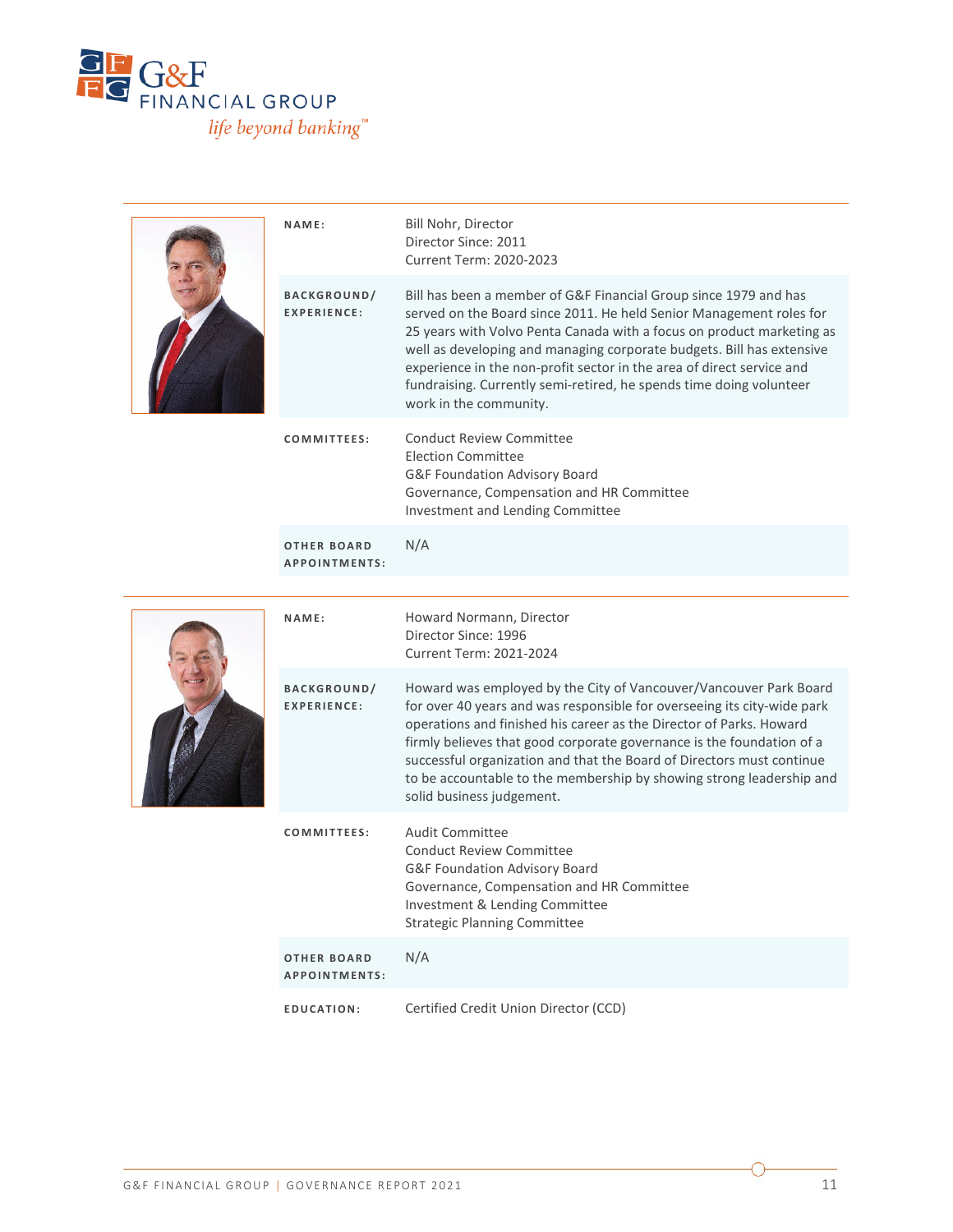

| NAME:                                      | Jennifer Phipps, Director<br>Director Since: 2015<br>Current Term: 2021-2024                                                                                                                                                                                                                                                                                                                                                                                                                                                                                                             |
|--------------------------------------------|------------------------------------------------------------------------------------------------------------------------------------------------------------------------------------------------------------------------------------------------------------------------------------------------------------------------------------------------------------------------------------------------------------------------------------------------------------------------------------------------------------------------------------------------------------------------------------------|
| <b>BACKGROUND/</b><br>EXPERIENCE:          | Jennifer, a CPA and CA, has over 25 years of experience in the<br>accounting profession and is currently a partner of Manning Elliot LLP.<br>Jennifer brings her accounting, auditing, tax and general business<br>knowledge to the position. She has strong communication skills and<br>believes that teamwork produces great results. She has spent many<br>years providing personalized professional services to her clients and<br>appreciates the importance of meeting the personal needs of<br>members, investing in employee development, and embracing<br>technological change. |
| COMMITTEES:                                | Audit Committee<br>G&F Foundation Advisory Board<br>Governance, Compensation & HR Committee<br>Investment and Lending Committee<br><b>Strategic Planning Committee</b>                                                                                                                                                                                                                                                                                                                                                                                                                   |
| <b>OTHER BOARD</b><br><b>APPOINTMENTS:</b> | N/A                                                                                                                                                                                                                                                                                                                                                                                                                                                                                                                                                                                      |
| EDUCATION:                                 | Chartered Accountant (CA)<br>Chartered Professional Accountant (CPA)                                                                                                                                                                                                                                                                                                                                                                                                                                                                                                                     |

|  | NAME:                                      | David Sawatzky, Director<br>Director Since: 2021<br>Current Term: 2021-2023                                                                                                                                                                                                                                                                                                                                                                                                                                                                               |
|--|--------------------------------------------|-----------------------------------------------------------------------------------------------------------------------------------------------------------------------------------------------------------------------------------------------------------------------------------------------------------------------------------------------------------------------------------------------------------------------------------------------------------------------------------------------------------------------------------------------------------|
|  | <b>BACKGROUND/</b><br><b>EXPERIENCE:</b>   | David has served in governance and leadership roles in various<br>organizations, most notably as President of the Mission Regional<br>Chamber of Commerce (MRCC). During his time at the MRCC, his<br>experience in authoring policy resolutions and building consensus<br>helped his Board of Trade to gain both provincial and national<br>recognition. He is a champion of the cooperative movement, and prior<br>to his appointment to G&F Financial Group's Board of Directors, he was<br>honoured to serve on the Board of Aldergrove Credit Union. |
|  | COMMITTEES:                                | Audit Committee<br>Conduct Review Committee<br>Election Committee                                                                                                                                                                                                                                                                                                                                                                                                                                                                                         |
|  | <b>OTHER BOARD</b><br><b>APPOINTMENTS:</b> | N/A                                                                                                                                                                                                                                                                                                                                                                                                                                                                                                                                                       |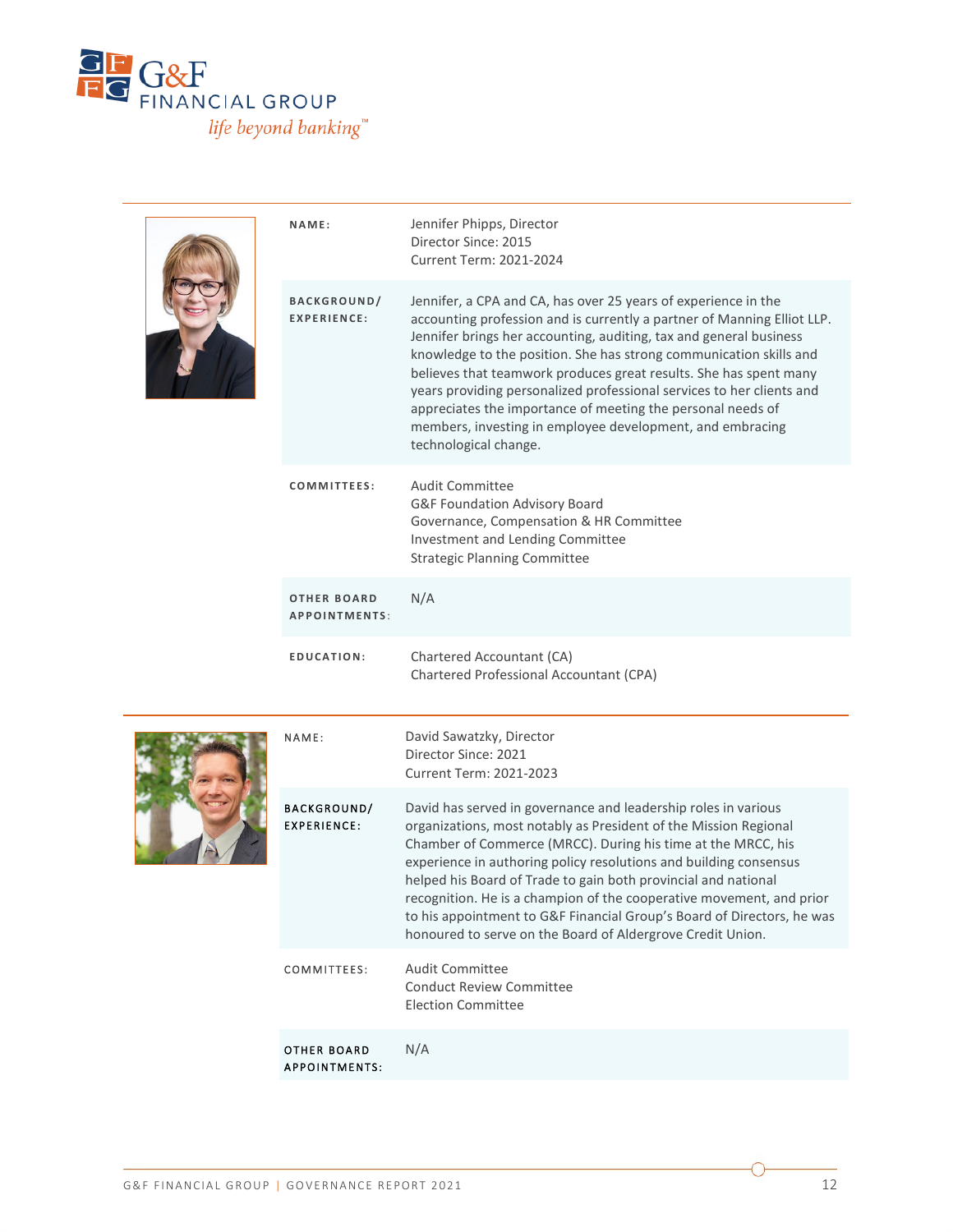

|  | NAME:                                      | Tracey Scott, Director<br>Director Since: 2021<br><b>Current Term: 2021-2023</b>                                                                                                                                                                                                                                                                                                                                                                                                                                                                                                                                                                                                                             |
|--|--------------------------------------------|--------------------------------------------------------------------------------------------------------------------------------------------------------------------------------------------------------------------------------------------------------------------------------------------------------------------------------------------------------------------------------------------------------------------------------------------------------------------------------------------------------------------------------------------------------------------------------------------------------------------------------------------------------------------------------------------------------------|
|  | <b>BACKGROUND/</b><br><b>EXPERIENCE:</b>   | Tracey has spent over 22 years in the construction sector in a variety of<br>positions from Business Owner, Operations Manager and Production &<br>Logistics Manager to her current role as Project Manager (Quantum<br>Properties). These positions collectively provided experience in material<br>purchasing, project tendering, contract management, Human<br>Resources, cost management, and general accounting practices. Tracey<br>also spent 8 years in the hospitality sector in various roles including<br>Reservations & Revenue Supervisor and Accounting Administrator,<br>which provided experience in the revenue streams of the hotel industry<br>and management of strata owned properties. |
|  | COMMITTEES:                                | <b>Election Committee</b><br>Governance, Compensation and HR Committee<br>Investment & Lending Committee                                                                                                                                                                                                                                                                                                                                                                                                                                                                                                                                                                                                     |
|  | <b>OTHER BOARD</b><br><b>APPOINTMENTS:</b> | N/A                                                                                                                                                                                                                                                                                                                                                                                                                                                                                                                                                                                                                                                                                                          |
|  | EDUCATION:                                 | Gold Seal Intern (GSI)<br>Diploma, Project Management                                                                                                                                                                                                                                                                                                                                                                                                                                                                                                                                                                                                                                                        |
|  | NAME:                                      | Lee Varseveld, Director<br>Director Since: 2014<br><b>Current Term: 2020-2023</b>                                                                                                                                                                                                                                                                                                                                                                                                                                                                                                                                                                                                                            |
|  | <b>BACKGROUND/</b><br><b>EXPERIENCE:</b>   | Since 2009, Lee has served as General Manager of Pacific Coast<br>Fishermen's Mutual Marine Insurance Company in Burnaby. He has<br>been with the company since 1992. Lee holds the professional<br>designations of Chartered Insurance Professional (CIP) and Certified<br>Credit Union Director (CCP).                                                                                                                                                                                                                                                                                                                                                                                                     |
|  | COMMITTEES:                                | <b>Audit Committee</b><br><b>Conduct Review Committee</b><br><b>Election Committee</b><br>Governance, Compensation and HR Committee<br>Investment & Lending Committee                                                                                                                                                                                                                                                                                                                                                                                                                                                                                                                                        |
|  |                                            |                                                                                                                                                                                                                                                                                                                                                                                                                                                                                                                                                                                                                                                                                                              |
|  | <b>OTHER BOARD</b><br>APPOINTMENTS:        | Fishermen Helping Kids with Cancer (non-profit corporation)                                                                                                                                                                                                                                                                                                                                                                                                                                                                                                                                                                                                                                                  |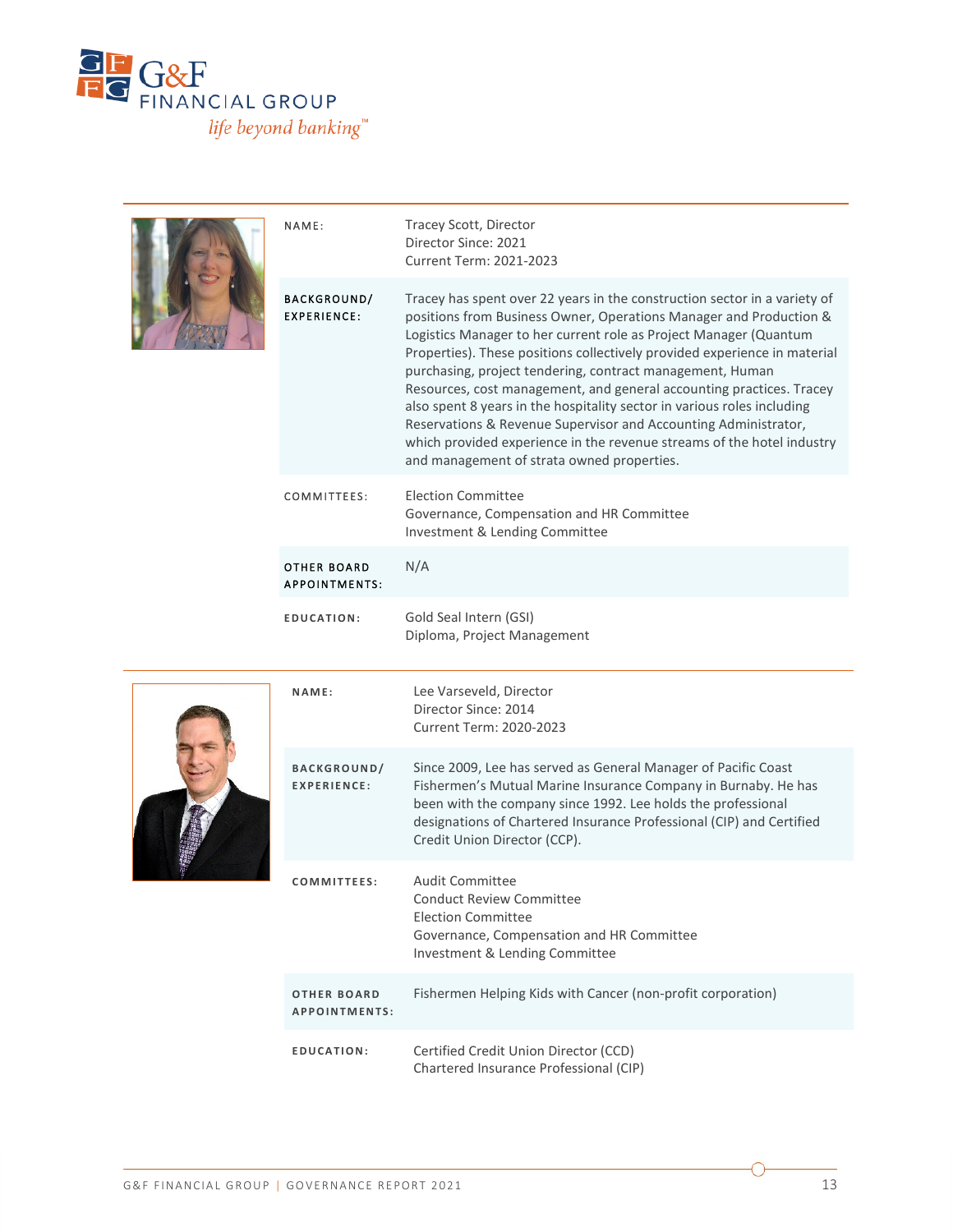

|  | NAME:                                      | Sonia Virk, Director<br>Director Since: 2014<br><b>Current Term: 2020-2023</b>                                                                                                                                                                                                                                                                                                                                                  |
|--|--------------------------------------------|---------------------------------------------------------------------------------------------------------------------------------------------------------------------------------------------------------------------------------------------------------------------------------------------------------------------------------------------------------------------------------------------------------------------------------|
|  | <b>BACKGROUND/</b><br><b>EXPERIENCE:</b>   | A professional lawyer with a focus in corporate and commercial law,<br>Sonia obtained her B.A. (Law) and LL.B. degrees from Guru Nanak Dev<br>University in Punjab, India, as well as a second LL.B degree from the<br>University of New Brunswick. She co-founded law firms Joomratty &<br>Virk and Virk Viyas & Associate Lawyers. Sonia also serves on the Board<br>of Directors of the Surrey Hospitals Foundation.         |
|  | COMMITTEES:                                | <b>Audit Committee</b><br><b>Conduct Review Committee</b><br><b>Election Committee</b><br>Governance, Compensation and HR Committee<br>Investment & Lending Committee<br><b>Strategic Planning Committee</b>                                                                                                                                                                                                                    |
|  | <b>OTHER BOARD</b><br><b>APPOINTMENTS:</b> | Surrey Board of Trade's Surrey Women in Business Award Winner 2017<br>- Professional Category<br><b>Surrey Hospitals Foundation</b>                                                                                                                                                                                                                                                                                             |
|  | EDUCATION:                                 | Bachelor of Arts - Law (B.A. Law)<br>Bachelor of Laws (LL.B)<br>Institute of Corporate Directors, Director (ICD.D)                                                                                                                                                                                                                                                                                                              |
|  | NAME:                                      | Floyd Yamamoto, Director<br>Director Since: 2007<br><b>Current Term: 2019-2022</b>                                                                                                                                                                                                                                                                                                                                              |
|  | <b>BACKGROUND/</b><br><b>EXPERIENCE:</b>   | Through his work at G&F Financial Group, Stabilization Central Credit<br>Union, and over 25 years of experience as an IT professional, Floyd has<br>a solid understanding of the credit union system, board governance,<br>and information technology. Floyd is a member of the Institute of<br>Corporate Directors, owns and operates Sansei Consulting, and is a<br>Co-Founder of Muoola a new social media start-up company. |
|  | COMMITTEES:                                | <b>Audit Committee</b><br><b>Conduct Review Committee</b><br><b>Election Committee</b><br>Governance, Compensation & HR Committee<br>Investment and Lending Committee<br><b>Strategic Planning Committee</b>                                                                                                                                                                                                                    |
|  | <b>OTHER BOARD</b><br>APPOINTMENTS:        | City of Richmond Advisory Committee on the Environment<br>Wisteria Senior Health and Housing Society<br>YVR Environmental Advisory Committee                                                                                                                                                                                                                                                                                    |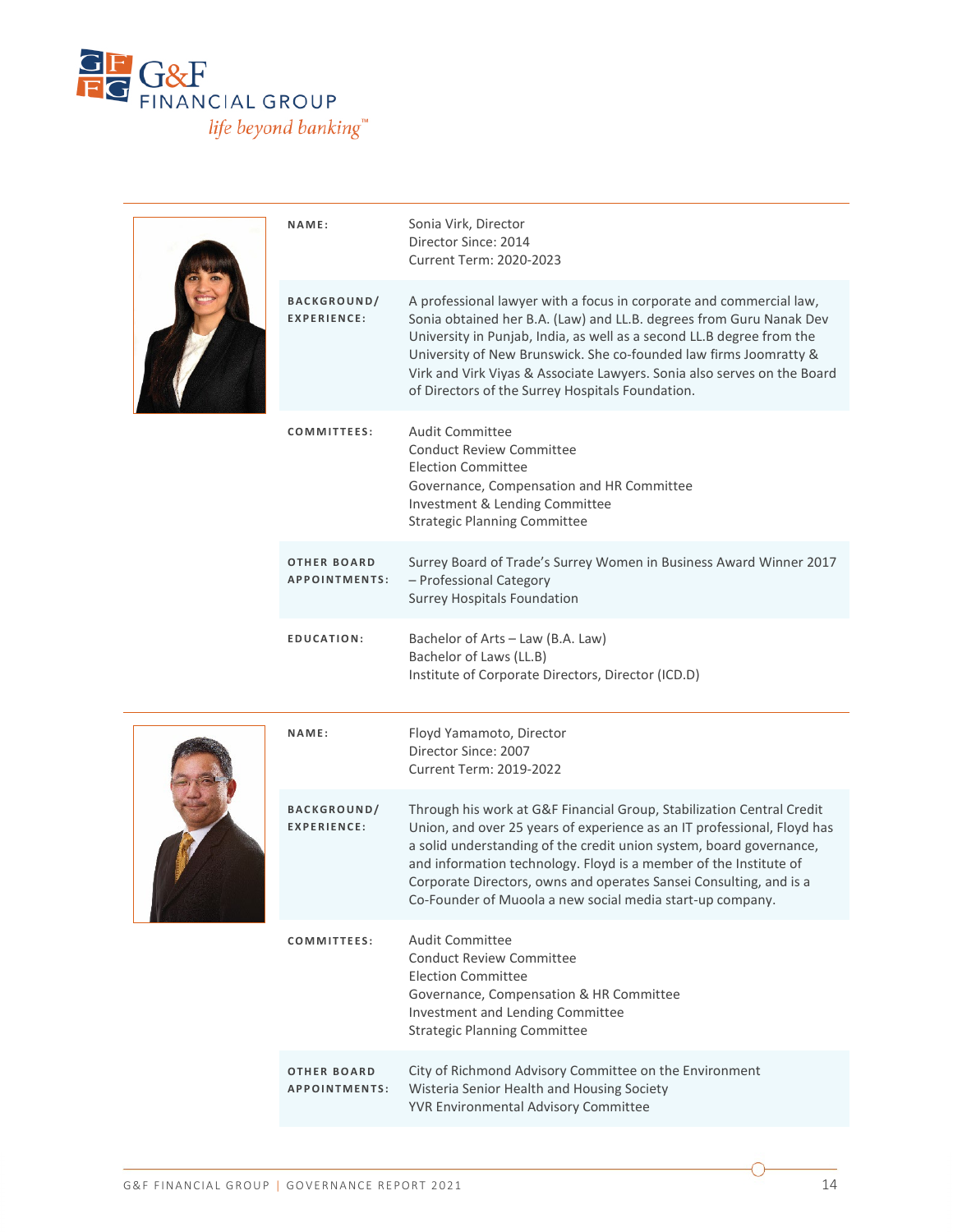

#### **DIRECTOR COMPENSATION DISCLOSURE**

The G&F Financial Group's Board of Directors Compensation Philosophy is designed to attract and retain Board members with the necessary professional skills and experience to provide good governance and oversight. G&F is a dynamic organization in a highly competitive market within an industry sector which itself is subject to transformational change and innovation in how it interacts with its current and future members. This requires that Directors be adequately and competitively compensated. The amount of compensation is reviewed every two years with an independent consultant. When determining the appropriate level of compensation the Directors consider:

- The values, vision and mission of G&F Financial Group,
- The level of responsibility and time commitment required of Directors, and
- The need to attract and retain Directors with the skills and attributes required to advance G&F Financial Group's business model and strategic plans and to control its risks

| ANNUAL<br><b>COMPENSATION</b>                                       | Benchmark: The Board has set its compensation based on a benchmark group of at<br>least 8 Canadian credit unions who align with our asset size and operate in a similar<br>market for remuneration. The intention is to pay at the median of this market and to<br>review compensation levels every two years. The Board takes into account several<br>considerations when it reviews Director compensation, including compensation<br>practices at other credit unions, the opportunity cost of the expected time<br>commitment by Directors, and the risk and responsibilities involved. They ensure<br>that all considerations align with trends and proper governance in the credit union<br>industry. G&F Financial Group benchmarks its Board compensation based on "total"<br>compensation and makes decisions on its compensation based on an honorarium<br>only method.<br>The total compensation paid to directors for 2021 was \$275,447. |
|---------------------------------------------------------------------|------------------------------------------------------------------------------------------------------------------------------------------------------------------------------------------------------------------------------------------------------------------------------------------------------------------------------------------------------------------------------------------------------------------------------------------------------------------------------------------------------------------------------------------------------------------------------------------------------------------------------------------------------------------------------------------------------------------------------------------------------------------------------------------------------------------------------------------------------------------------------------------------------------------------------------------------------|
| <b>ADDITIONAL</b><br><b>COMMITTEE</b><br><b>COMPENSATION</b>        | There is no additional compensation for attending committee meetings as a<br>Director.                                                                                                                                                                                                                                                                                                                                                                                                                                                                                                                                                                                                                                                                                                                                                                                                                                                               |
| <b>BOARD CHAIR</b><br>HONORARIUM                                    | The honourarium paid to the Board Chair is \$45,200                                                                                                                                                                                                                                                                                                                                                                                                                                                                                                                                                                                                                                                                                                                                                                                                                                                                                                  |
| <b>VICE CHAIR</b><br>HONORARIUM                                     | The honourarium paid to the Vice Chair is \$27,300                                                                                                                                                                                                                                                                                                                                                                                                                                                                                                                                                                                                                                                                                                                                                                                                                                                                                                   |
| <b>AUDIT COMMITTEE</b><br><b>CHAIR ADDITIONAL</b><br><b>STIPEND</b> | The additional stipend paid to the Audit Committee Chair is \$3,250.                                                                                                                                                                                                                                                                                                                                                                                                                                                                                                                                                                                                                                                                                                                                                                                                                                                                                 |
| <b>COMMITTEE CHAIR</b><br><b>ADDITIONAL STIPEND</b>                 | The additional stipend paid to the Committee Chair is \$2,750.                                                                                                                                                                                                                                                                                                                                                                                                                                                                                                                                                                                                                                                                                                                                                                                                                                                                                       |
| <b>DIRECTOR</b>                                                     | The honourarium paid to Directors is \$23,000                                                                                                                                                                                                                                                                                                                                                                                                                                                                                                                                                                                                                                                                                                                                                                                                                                                                                                        |
| <b>EXPENSE</b><br><b>REIMBURSEMENT</b>                              | G&F Financial Group recognizes that Directors will incur expenses as they carry out<br>their duties during the Board year. Directors are expected to exercise discretion and<br>good judgment in determining what is a reasonable expense to be incurred on<br>behalf of the Credit Union and demonstrate a good example for the use of credit<br>union resources. Expenses include Director education and development, industry<br>conference attendance and out of pocket expenses.                                                                                                                                                                                                                                                                                                                                                                                                                                                                |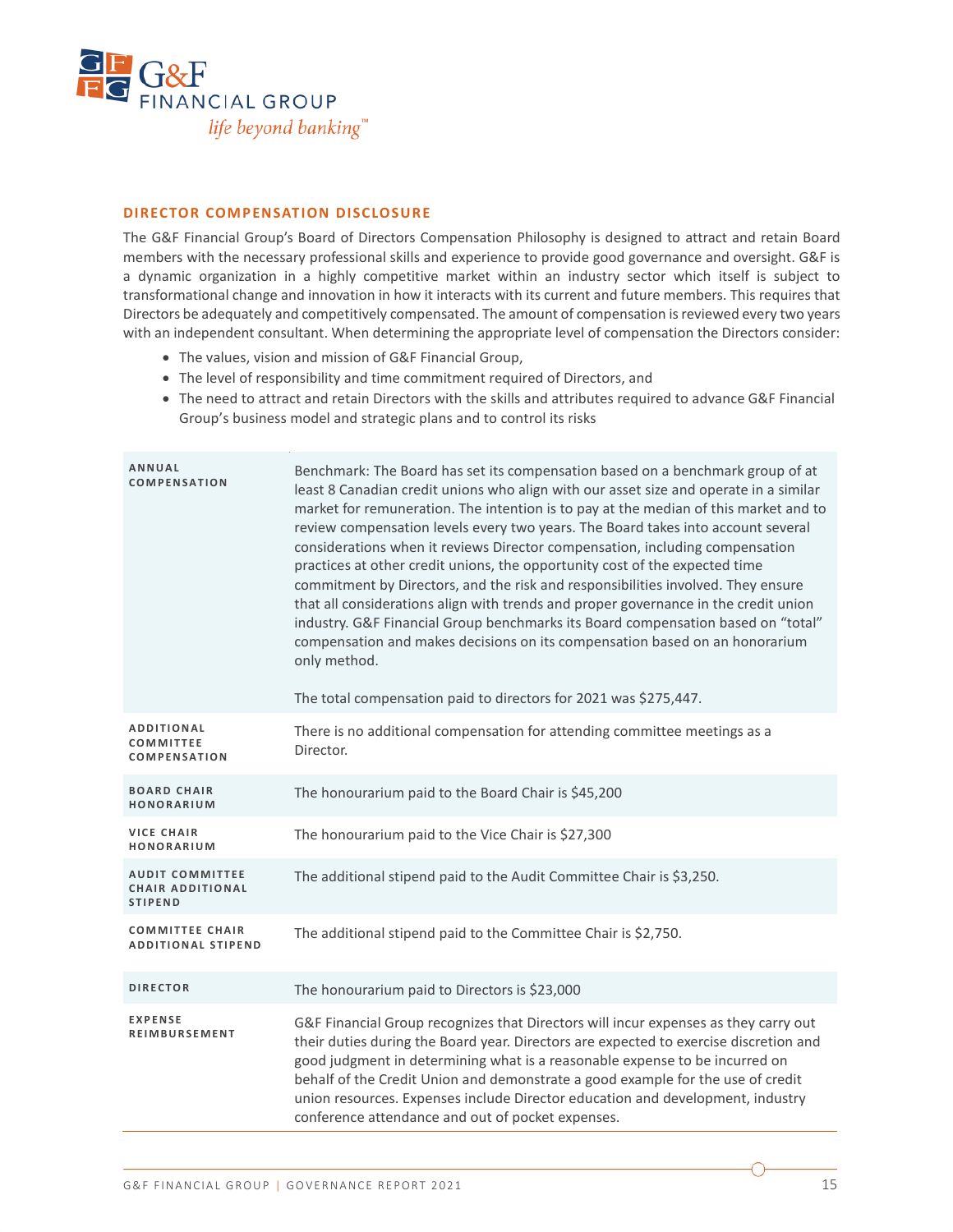

| <b>BENEFITS</b><br><b>AND PERQUISITES</b> | Directors may participate in the benefits program designed through the Credit Union<br>Pension & Benefits Trust for Credit Union Directors. Directors pay all of the<br>applicable premiums. While Directors are encouraged to use the products and<br>services of G&F, they do so under the same terms and conditions as all other<br>members of the Credit Union. |
|-------------------------------------------|---------------------------------------------------------------------------------------------------------------------------------------------------------------------------------------------------------------------------------------------------------------------------------------------------------------------------------------------------------------------|
|-------------------------------------------|---------------------------------------------------------------------------------------------------------------------------------------------------------------------------------------------------------------------------------------------------------------------------------------------------------------------------------------------------------------------|

For the year 2021, the compensation received for each Director is outlined in the table below, along with their meeting attendance.

| NAME                         | <b>ROLES</b>       | <b>BOARD</b><br><b>MEETINGS</b><br><b>ATTENDED</b> | COMMITTEE<br><b>MEETINGS</b><br><b>ATTENDED</b> | <b>TOTAL</b><br>COMPENSATION | <b>EXPENSE</b><br><b>REIMBURSEMENT</b> |
|------------------------------|--------------------|----------------------------------------------------|-------------------------------------------------|------------------------------|----------------------------------------|
| Lewis Bublé                  | <b>Board Chair</b> | 19 of 19                                           | 45 of 49                                        | \$45,200                     | \$221                                  |
| Doug Sweeting <sup>25</sup>  | Vice Chair         | 12 of 12                                           | 22 of 22                                        | \$11,375                     | \$288                                  |
| Linda Archer                 | <b>Director</b>    | 19 of 19                                           | 18 of 19                                        | \$25,750                     | \$1,909                                |
| Christine Dacre <sup>3</sup> | Director           | 19 of 19                                           | 25 of 25                                        | \$25,903                     | \$0                                    |
| Bev Dornan <sup>5</sup>      | Director           | 12 of 12                                           | 25 of 25                                        | \$9,584                      | \$0                                    |
| Nate Hampson <sup>5</sup>    | Director           | 12 of 12                                           | 4 of 4                                          | \$9,584                      | \$1,778                                |
| <b>Bill Nohr</b>             | Director           | 19 of 19                                           | 11 of 12                                        | \$25,750                     | \$1,358                                |
| <b>Howard Normann</b>        | Director           | 18 of 19                                           | 12 of 15                                        | \$25,750                     | \$0                                    |
| Jennifer Phipps <sup>4</sup> | Director           | 19 of 19                                           | 13 of 14                                        | \$26,098                     | \$0                                    |
| David Sawatzky <sup>5</sup>  | Director           | 12 of 12                                           | 4 of 5                                          | \$9,584                      | \$0                                    |
| Tracey Scott <sup>5</sup>    | Director           | 12 of 12                                           | 5 of 5                                          | \$9,584                      | \$159                                  |
| Lee Varseveld                | Director           | 19 of 19                                           | 19 of 19                                        | \$25.750                     | \$0                                    |
| Sonia Virk                   | Director           | 18 of 19                                           | 12 of 13                                        | \$25,750                     | \$0                                    |
| Floyd Yamamoto <sup>1</sup>  | Director           | 19 of 19                                           | 36 of 37                                        | \$25,509                     | \$1,330                                |
| Board General <sup>6</sup>   |                    |                                                    |                                                 |                              | \$120,441                              |
| <b>Total Expenses</b>        |                    |                                                    |                                                 |                              | \$127,484                              |

*<sup>1</sup> Vice Chair until August 1, 2021*

*<sup>2</sup> Vice Chair as of August 1, 2021*

*3Audit Committee Chair until April 21, 2021*

*4Audit Committee Chair as of April 21, 2021*

*5Director as of August 1, 2021*

*6 Includes technology, facilitation, meals, annual planning session, and legal.*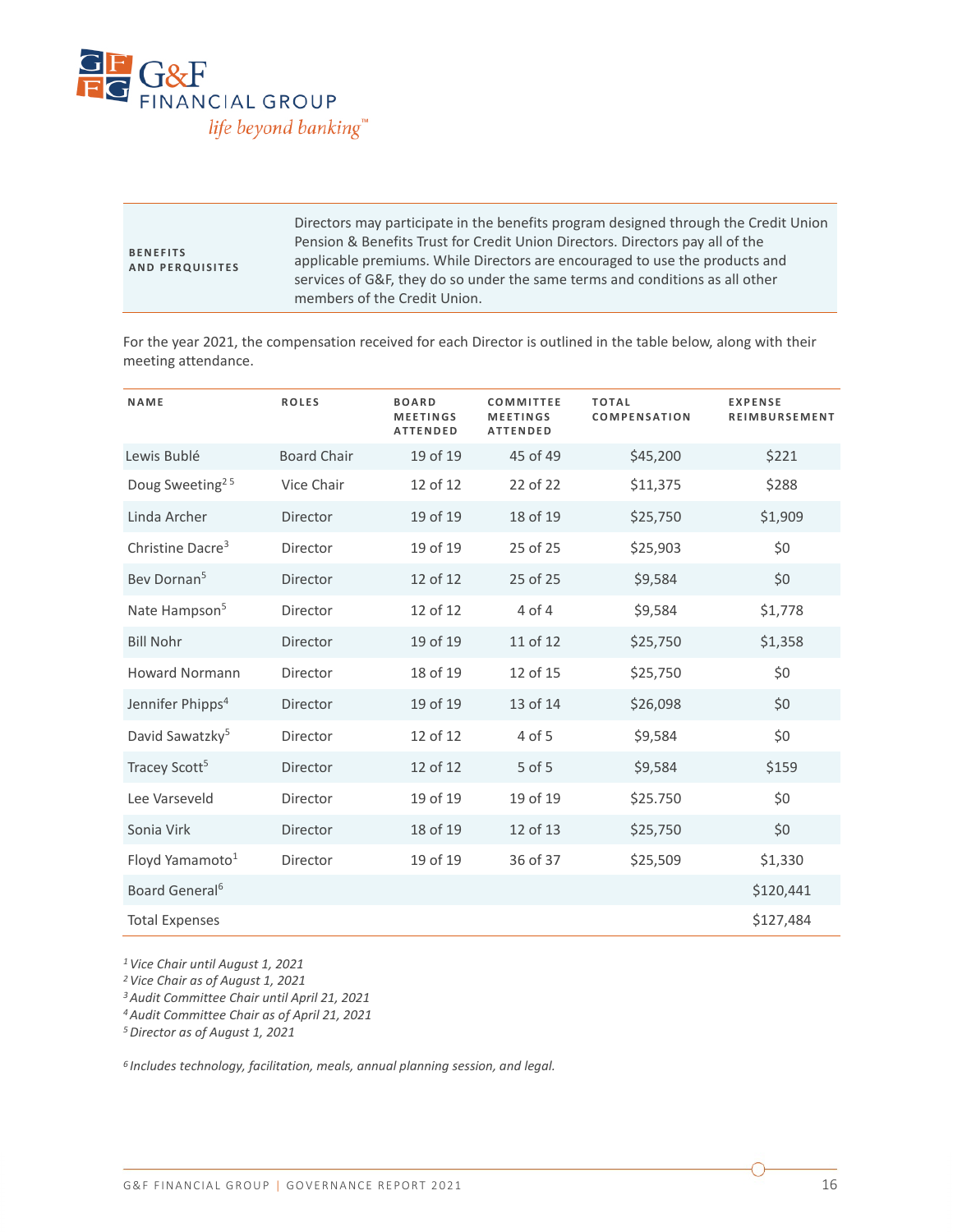

**GULF AND FRASER FISHERMEN'S CREDIT UNION**

## **CORPORATE GOVERNANCE DISCLOSURE**

#### **CEO COMPENSATION DISCLOSURE**

G&F Financial Group's Executive compensation is overseen by the Governance, Compensation and Human Resources Committee of the Board of Directors. The Governance, Compensation and Human Resources Committee makes recommendations to the Board about:

- Total Compensation Philosophy
- Total Compensation for the CEO's Office
- Structure and plan design for key elements of compensation
- Total compensation for the CEO's Office based on performance

The Governance, Compensation and Human Resources Committee retains independent compensation expertise to provide advice on the elements, structure and amount of CEO total compensation.

#### **G&F FINANCIAL GROUP'S COMPENSATION PHILOSOPHY**

G&F Financial Group's Total Compensation Philosophy applies to all employees and is based on a pay for performance philosophy. It is intended to attract and retain talented employees and ensure compensation levels are competitive and fair. Therefore, G&F offers a Total Compensation Program that is comprehensive, competitive in the marketplace and recognizes exceptional talent.

G&F Financial Group takes a broad view towards total compensation including monetary and non-monetary programs that reflect our vision, values, and strategies. Programs are designed to ensure employees act as a team, perform to the best of their capability, and consider members in decisions and actions. G&F's Compensation Philosophy provides the guiding principles for designing and delivering an effective reward program to attract, retain and engage employees.

*G&F's Total Compensation Program:* 

- Strikes a balance between market competitiveness and internal equity
- Aligns the interests of our employees with G&F's business goals and our members' interest
- Is competitive with that of peer companies where G&F competes for talent

#### **CEO'S OFFICE**

G&F Financial Group's CEO's Office is predicated on a Co-CEO model where leadership for the organization is a shared responsibility. The Co-CEO's bring complementary skills to the role and provide G&F with a broader set of experience and ideas, than would be otherwise possible, to develop the business strategy and make decisions.

The Co-CEO's total compensation is based on the guiding philosophy and principles that apply to all employees and includes all material elements of base salary, incentives, and benefits (including vacation, perquisites and retirement savings program).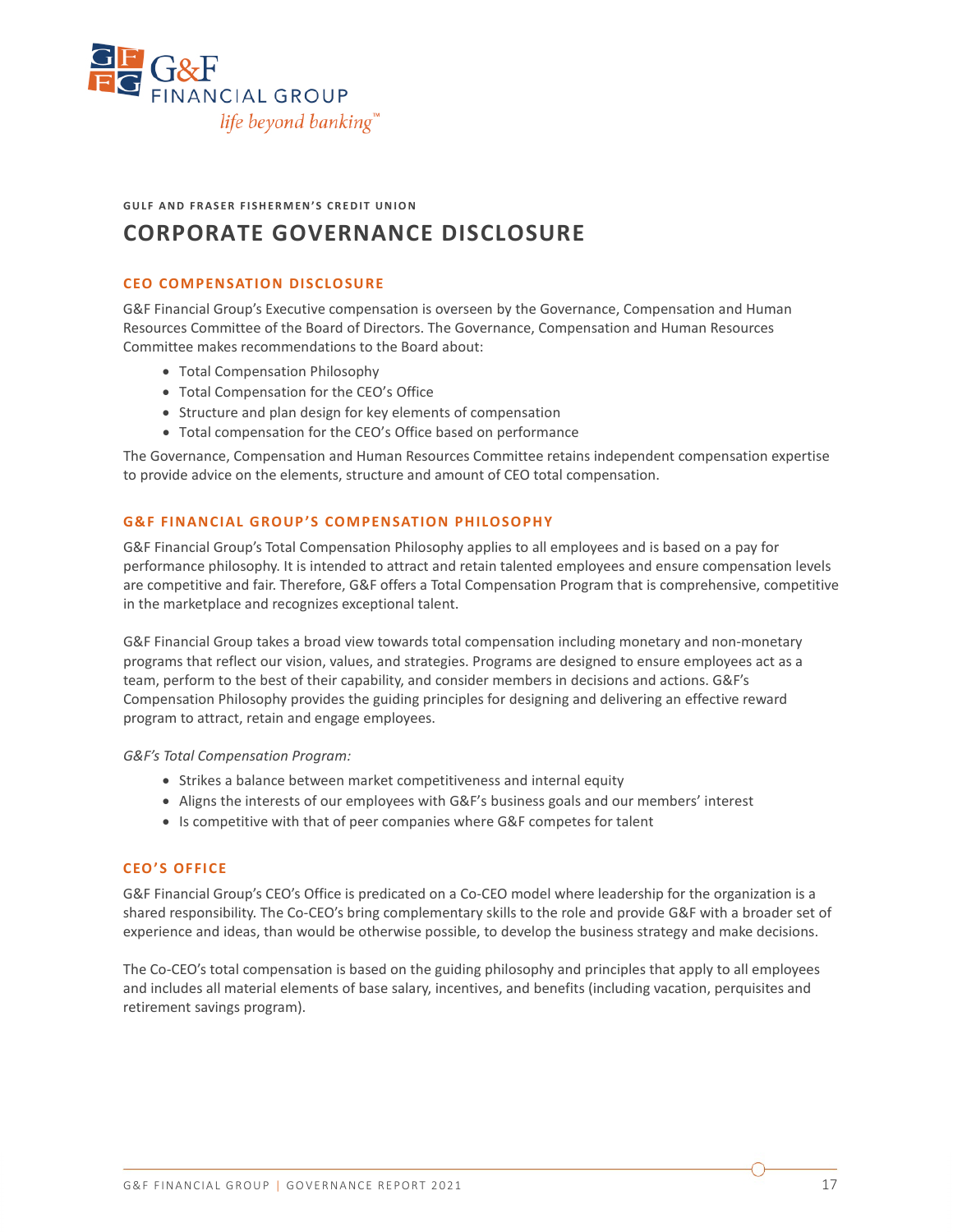

|                                           | William Kiss | Jeff Shewfelt |
|-------------------------------------------|--------------|---------------|
| <b>ACTUAL BASE SALARY PAID</b>            | \$412,077    | \$412,077     |
| <b>SHORT TERM INCENTIVE PAID FOR 2021</b> | \$164,831    | \$164,831     |
| INTERIM INCENTIVE PLAN PAID FOR 2021      | \$82,415     | \$82,415      |
| <b>TOTAL</b>                              | \$659,323    | \$659,323     |

The Governance, Compensation and Human Resources Committee have recommended an approach to compensation for the CEO's Office that the Board has approved. The CEO's compensation comparator group is drawn from the Canadian credit unions who align with our asset size and operate in a similar market for remuneration. The Co-CEO salary range is established based on the 25<sup>th</sup> percentile for the comparator group as described.

#### **BASE SALARY**

Base salary is determined for the CEO's Office by the Board of Directors and is reviewed annually. Any changes to base salary applies equally to the Co-CEO's. Base salary progression is based on a pay for performance philosophy. Anticipating the merger with Aldergrove Credit Union a comprehensive review of the Co-CEO's total compensation was reviewed and based on the compensation philosophy, the asset size of the combined credit union, and complexity of business the Co-CEO's base salary for 2021 was increased to \$425,726.08 following the merger.

The salary range is reviewed by the Board of Directors at least every three years to ensure it remains market competitive.

#### **INCENTIVE PROGRAM**

The total compensation package for the Co-CEO's includes a base salary in line with the median of the designated comparative group and a target short and long-term incentive program designed to reward the achievement of annual and longer-term organizational performance objectives.

The Co-CEO's participate in the Management Short Term Incentive Plan (STI Plan) that rewards performance against a predefined set of objectives that are reviewed and approved annually by the Board of Directors. The plan is designed to ensure that we are not incenting behaviours which would create risk for our members or the sustainability of G&F.

The metrics under the plan consider member and employee engagement with G&F, the operational efficiency, financial performance, achievement of business initiatives and asset growth that together provide a balanced approach to assessing organization success. Payments under the STI Plan are contingent on achieving a threshold level of performance. The performance results are determined for the CEO's Office and shared equally by the Co-CEO's. Maximum payout is 40% of base salary. For 2021 performance, each CEO's STI Plan was \$164,831 which represents 40% of salary.

Anticipating an approved merger with Aldergrove Credit Union the Board engaged a 3rd party consultant to review best practices in compensation design for Executive position in comparable credit unions. The goal was to review total compensation and provide a comprehensive package that was market competitive. In the absence of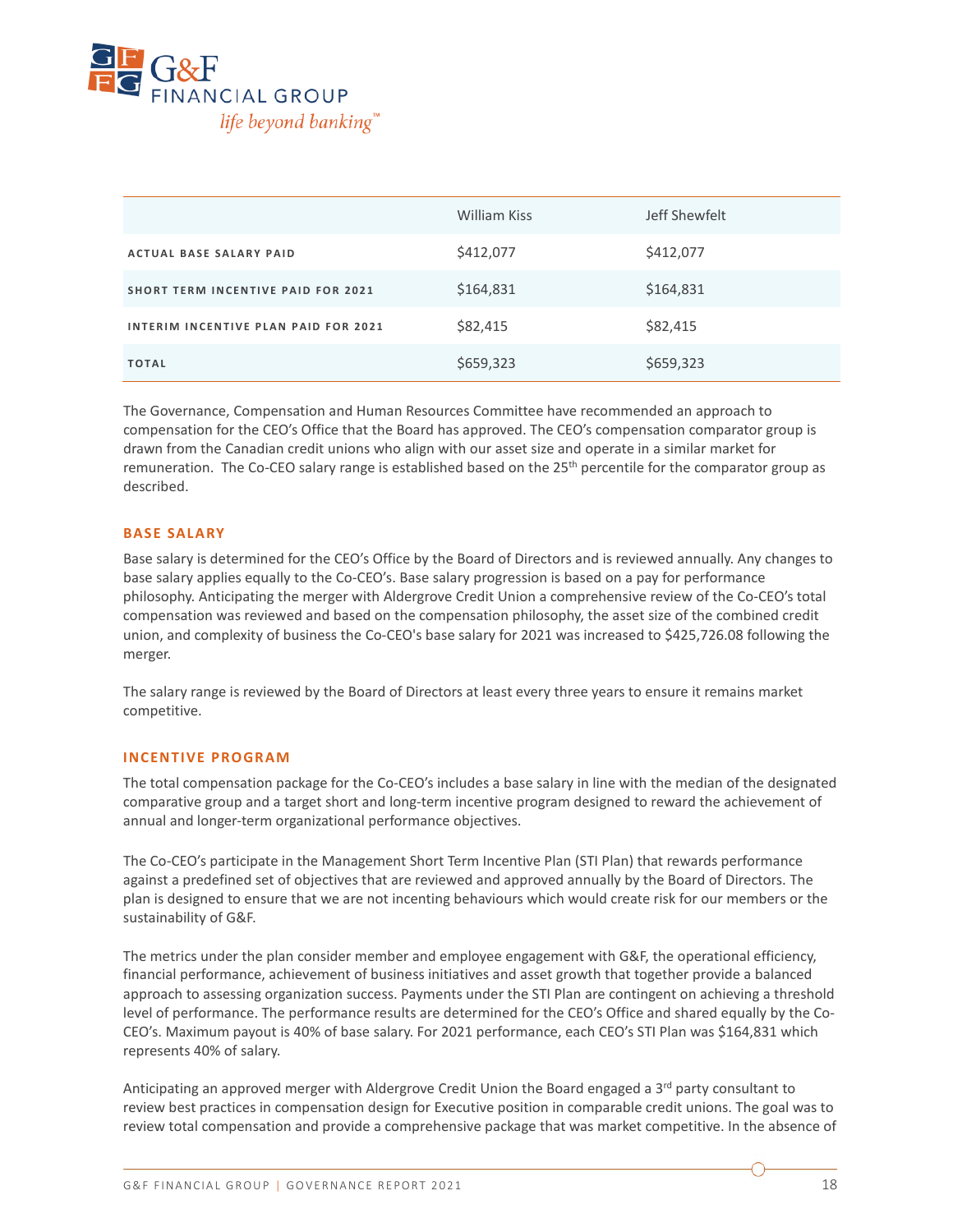

the Long-Term Incentive plan and anticipating a compensation review the Board of Directors approved a one-year Interim Plan for the Executive to ensure that the Executives opportunity for compensation remained whole. The CEOs were each paid \$82,415 for successfully completing the strategic goals and financial hurdle. In the future the CEO's will be eligible to participate in a market competitive Short-Term Incentive plan.

#### **BENEFITS AND PERQUISITES**

G&F Financial Group provides comprehensive benefits to support employees and their families with health, retirement and other work-related benefits to address their unique needs. A healthy and secure workforce is best able to contribute to the accomplishment of our business performance objectives. G&F's commitment to work life balance is evident in our vacation allowance, benefits and unique employee events.

The Co-CEO's participate in the benefits programs that are offered to all employees of G&F. The comprehensive Flexible Health Benefits Program can be tailored to the individual benefit needs based on the allocation of flex credits provided. The level of the plan varies by salary level due to income insurance benefits included under the flexible plan. The plan encompasses extended health care, dental care, life insurance, accidental death and dismemberment insurance, short and long term disability, employee and family assistance plan and provincial health.

The Co-CEO's each have an annual perquisite allowance of up to \$18,000. The Executive Perquisite Program is designed to support the Co-CEO's with business related expenses such as a taxable vehicle allowance and other taxable and nontaxable choices.

#### **RETIREMENT INCOME PROGRAM**

The Co-CEO's participate in the Registered Retirement Savings Plan (RRSP) designed for all G&F employees. They receive 10.5% of their base salary contributed to their G&F RRSP up to the limit allowable under the Canada Revenue Agency (CRA) guidelines. Any amount in excess of their RRSP limit is accrued into a Supplementary Executive Retirement Plan (SERP). The SERP was introduced on January 1, 2017 for the Co-CEO's and provides for the benefits in excess of the *Income Tax Act* maximum.

#### **OTHER EMPLOYMENT TERMS**

The Co-CEO's employment contract stipulates that if their employment is terminated for cause, no notice, salary, benefits or bonus are owed to them. If their employment is terminated without cause, there is a 24 month severance package (including salary, RRSP, incentives and benefits) owed to them.

#### **EXECUTIVE TEAM**

The G&F Financial Group Executive Team is comprised of the following individuals. For more information on these individuals, visit <https://www.gffg.com/about-us/governance>

William Kiss, Co-CEO Jeff Shewfelt, Co-CEO Gus Hartl, President Mary Lynn Baker, Chief Information Officer Scott Betts, Chief Risk Officer Bobby Dhillon, Chief Marketing Officer Ron Lee, Chief Financial Officer Nelson Sandhu, Chief Experience and Innovation Officer Diane Sullivan, Chief People and Culture Officer Michael Atkinson, Senior Vice President, Member Experience and Advice